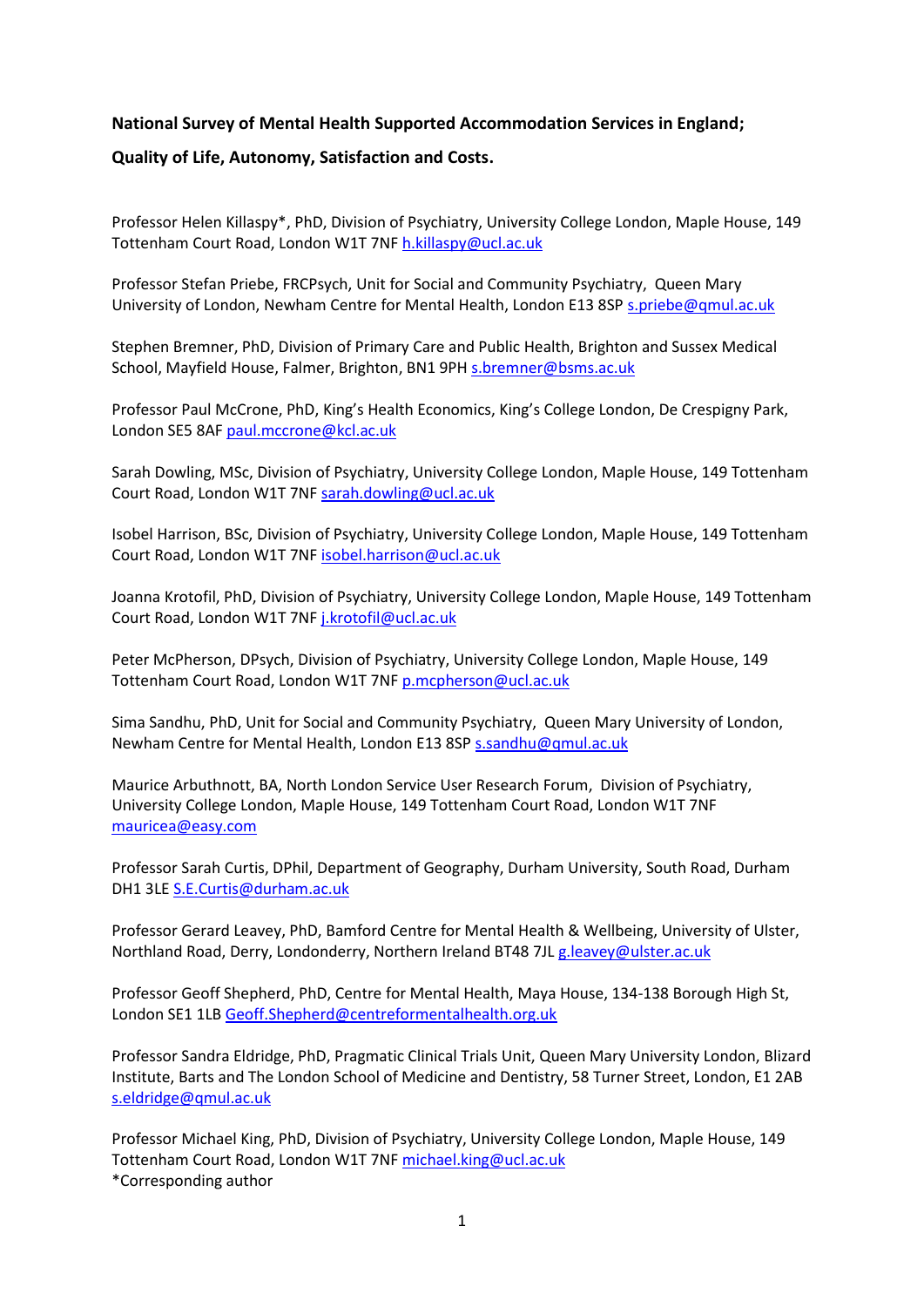#### **Abstract**

#### **Background**

There has been little research into the effectiveness of mental health supported accommodation services. We undertook a national survey to investigate service provision, costs, quality and service user outcomes across England.

#### **Methods**

We randomly sampled services from 14 representative regions and up to 10 service users per service. Service quality and costs and service users' quality of life, autonomy and satisfaction with care were assessed using standardised tools and compared using multilevel modelling

#### **Findings**

619 service users were recruited from 22 residential care, 35 supported housing and 30 floating outreach services. Those in residential care and supported housing had more severe mental health problems than those in floating outreach. Over half were considered at risk of self-neglect and over a third vulnerable to exploitation. Residential care was most expensive but provided for people with the highest needs. Quality of care was highest in supported housing. People in supported housing and floating outreach were more socially included but experienced greater crime. After adjusting for service quality, sociodemographic and clinical factors, quality of life was similar for those in residential care and supported housing (mean diff 0.138, 95% CI -0.402 to 0.126,  $p = 0.306$ ) and lower for those in floating outreach than residential care (mean diff 0.424, 95% CI -0.734 to -0.114, p = 0.007), but autonomy was greater for those in supported housing (mean diff 0.145, 0.010 to 0.279, p = 0.035). Satisfaction with care was similar across services.

## **Interpretation**

Supported housing may be a cost-effective option but the benefits need to be weighed against the risks associated with greater autonomy.

#### **Funding**

Funded by a National Institute for Health Research Programme Grant for Applied Research (RP-PG-0610-10097). The views expressed are those of the authors and not necessarily those of the NHS, the NIHR or the Department of Health.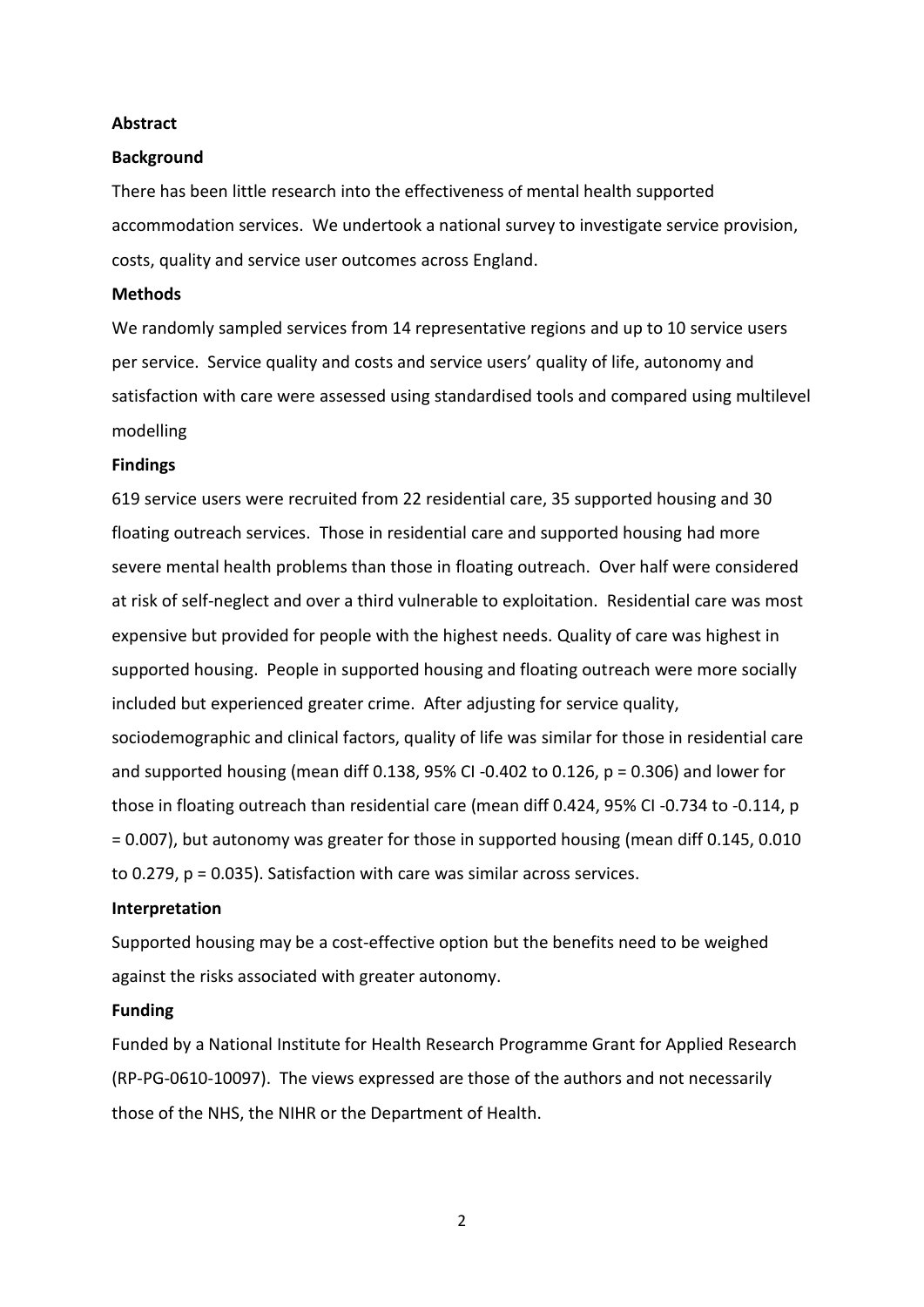#### **Background**

Specialist mental health supported accommodation services are a key component of the "whole system care pathway" for people with complex, longer term mental health problems [1], providing graduated support on discharge to the community after hospital admission. Many of those who use these services have a diagnosis of psychosis with associated difficulties in managing everyday activities [2-4]. Supported accommodation services assist people in learning the skills needed to live more independently. Around 60,000 people in England live in mental health supported accommodation [5,6] at considerable cost to the tax payer [7]. The only survey of supported accommodation in the UK was limited in scope but identified three main types; residential care, supported housing, and floating outreach [8]. Residential care homes provide communal facilities, staffed 24 hours a day, where day to day necessities such as meals, supervision of medication and cleaning are provided. Placements are not usually time limited. Supported housing is provided in shared or individual self-contained tenancies with staff based on-site up to 24 hours a day. A focus on rehabilitation means the person is helped to gain skills to move on to a more independent tenancy. Floating outreach services provide support to people living in time-unlimited, selfcontained, individual tenancies. Off-site staff visit at least weekly and provide practical and emotional support, with the expectation that this will reduce and eventually cease. In the UK, individuals often move from a placement with higher to lower support every few years as their skills and confidence improve, with the ultimate aim of successfully managing an independent tenancy.

Despite the high costs of these services, there have been few studies assessing their effectiveness [9,10]. The QuEST study (Quality and Effectiveness of Supported Tenancies for people with mental health problems) aims to address this [\(http://www.ucl.ac.uk/quest\)](http://www.ucl.ac.uk/quest). It comprises four related work packages (WPs): WP1 - adaptation of a quality assessment tool; WP2i - national survey of mental health supported accommodation in England; WP2iicohort study investigating longer-term outcomes ; WP3 - a qualitative investigation of staff and service user experiences; WP4 - a feasibility randomised trial comparing the effectiveness of supported housing and floating outreach. The first three work packages of the QuEST study were approved by Harrow Research Ethics Committee (reference 12/LO/2009). This paper reports on the national survey of mental health supported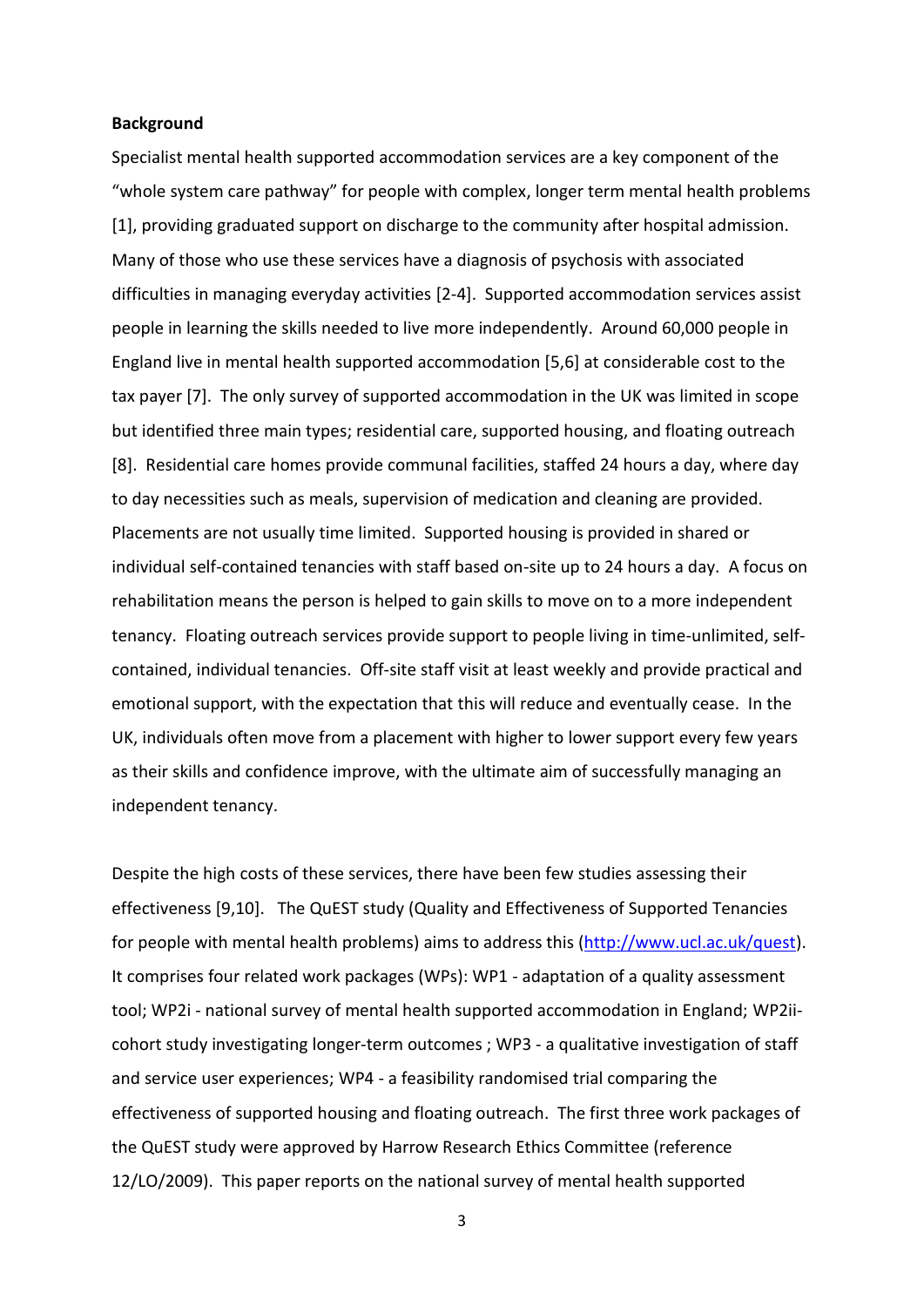accommodation (WP2i). Our research questions were: what is provided by these three models of supported accommodation and how much do they cost; who uses them; and do outcomes for users in the three services differ? Our main objectives were to describe the provision, quality, and costs of mental health supported accommodation in England; to describe the characteristics of users of these services; and to compare service users' quality of life, autonomy, and satisfaction with care, taking account of differences in service and service user characteristics.

#### **Methods**

#### *Sample size and recruitment*

Our original sample size was calculated to estimate the difference in proportion of people moving on from each of the three types of supported accommodation 30 months after recruitment (assessed in WP2ii) to within 5%. We aimed to recruit a random sample of 90 services from 14 nationally representative Local Authority areas (Appendix Table 1) and a random sample of 450 users of these services. The 14 areas were selected using an index developed by Priebe at al [11] for their postal survey of supported accommodation, which ranks Local Authority areas on the basis of mental health morbidity, social deprivation, urbanicity, provision of community mental health care, supported accommodation residential care, Local Authority mental health care spend and housing demand. Recruitment was carried out between 1st October 2013 and 31st October 2014. Full details of our approach are given in the Appendix.

### *Data collection*

The researchers completed face to face interviews with the service manager, keyworker staff and service users as follows:

#### *Supported accommodation service managers - description of the service*

Annual budget, weekly cost per resident, referral process, input from local community mental health services, expected length of stay. Service quality was assessed using the Quality Indicator for Rehabilitative Care - Supported Accommodation (QuIRC-SA) which rates seven domains: living environment; therapeutic environment; treatments and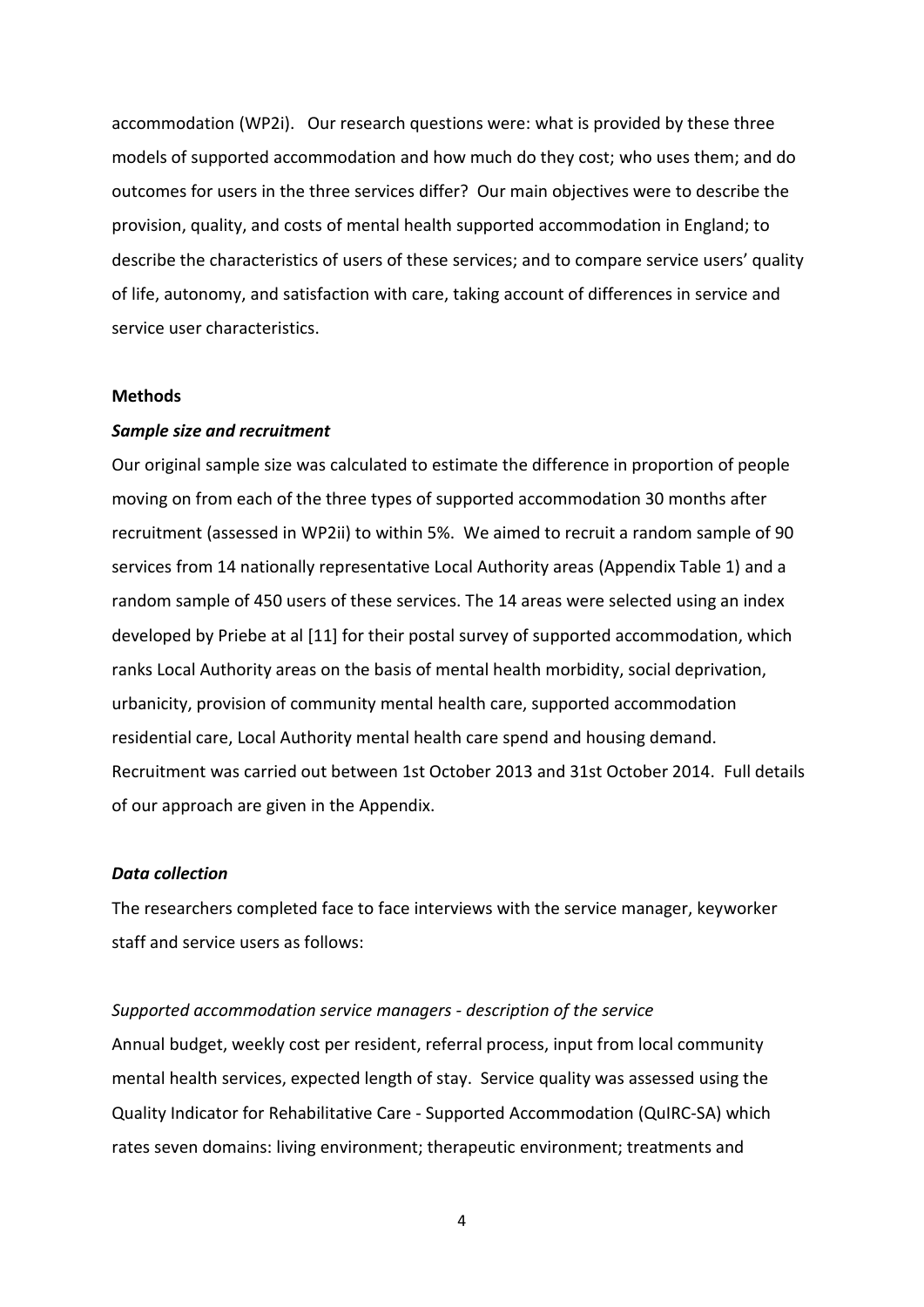interventions; self-management and autonomy; social interface; human rights; recoverybased practice [12,13].

*Supported accommodation keyworker staff - service user participant assessments*  Clinical and risk history; challenging behaviours - Special Problems Rating Scale (SPRS) [15]; needs - Camberwell Assessment of Needs Short Assessment Scale (CANSAS) [16]; substance use - Clinician Alcohol and Drug Scale (CADS) [17]; social functioning - Life Skills Profile (LSP) [18].

#### *Service user participants*

Sociodemographic details; quality of life - Manchester Short Assessment of Quality of Life (MANSA) [19]; autonomy - Resident Choice Scale (RCS) [20]; satisfaction with services - the Client Assessment of Treatment Scale [21]; social inclusion was rated using the social inclusion index (SIX) [23] from responses to MANSA items.

## *Service costs*

Service use was estimated from staff and service user interviews using an adapted version of the Client Service Receipt Inventory [24]. Participants provided information on the frequency of contact with specific professionals in the previous three months and whether contacts were one-to-one or in groups. Contacts with supported accommodation staff were categorised into face-to-face, group sessions, and personal care. It was assumed that group sessions consisted of four participants. Details of hospital admissions in the previous 12 months (for mental or physical health problems) were collected from case notes and keyworker staff.

#### *Data analysis*

Data were entered into a purpose designed database by the researchers and, after cleaning by the study statistician (SB), transferred to Stata statistical software (v.12) for analysis [25]. Differences between service types, including the QuIRC-SA domain scores, service user characteristics, and ratings of standardised assessments, were investigated using simple descriptive statistics. We used multilevel regression to compare service users' ratings of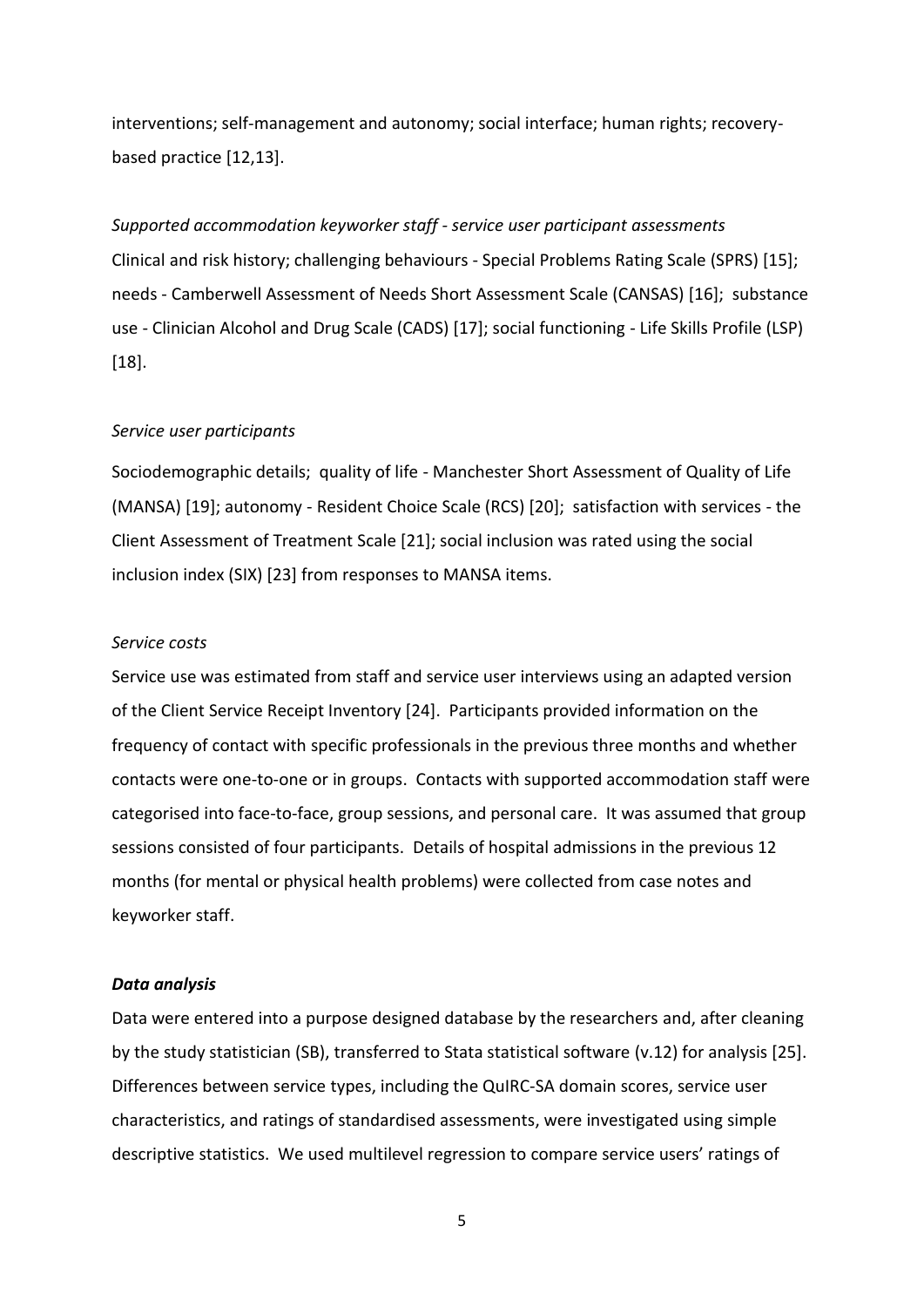quality of life, autonomy and satisfaction with care, before and after taking account of service and service user characteristics. All analyses also took account of clustering by Local Authority area. The list of candidate variables for the adjusted multilevel models was agreed a priori: service variables - service size, service quality (QuIRC-SA), area sampling index score; service user variables – age, gender, ethnicity, diagnosis, social function (LSP), needs (CANSAS), substance misuse (CADS), challenging behaviours (SPRS), risk to self/others in last two years. Further details are provided as a footnote to Table 4. Data reduction methods were used to reduce the risk of multicollinearity and of fitting models that included variables with sparsely populated categories, little variation, or a large percentage of missing values. We assumed the convention that in any linear regression analysis at least 10-20 participants are required for each predictor variable included in the model [26].

Service costs were calculated by combining the service use data with appropriate unit cost information [27]. Total costs of services used in the previous three months were calculated and total inpatient costs for the previous 12 months. Total costs for the previous year were calculated by multiplying the three-month service use costs by four and adding the inpatient costs. Comparisons of service use and costs were made between the three types of supported accommodation. Total cost differences were assessed using a mixed-effects multilevel regression model, controlling for clinical and demographic factors (diagnosis, risk, alcohol use, drug use, gender, and age). These costs were in addition to the actual accommodation costs. The annual budget for each service and the weekly cost per resident were not added to the costs described above (to avoid double counting) and are reported separately.

# **Role of the funding source**

The study was funded by the National Institute of Health Research (RP-PG-0707-10093). The funders had no role in the collection, analysis or interpretation of data, in the writing of the manuscript or the decision to submit for publication. The views expressed are those of the authors and not necessarily those of the NHS, the NIHR or the Department of Health. SB, PMcC and HK had access to the raw data. The corresponding author (HK) had final responsibility to submit for publication.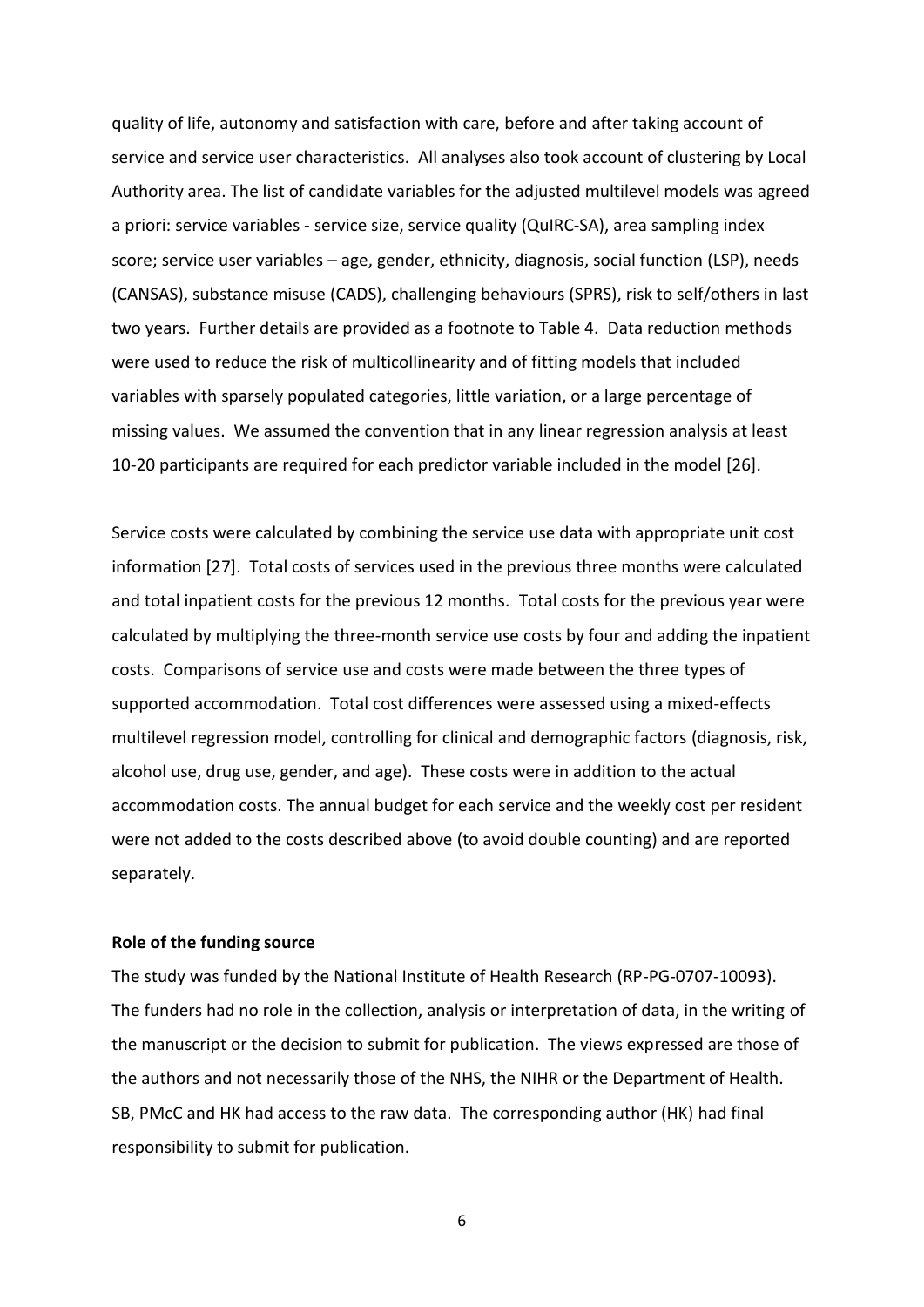#### **Results**

A total of 22 residential care homes (50% of the sample pool), 35 supported housing services (36% of the sample pool) and 30 floating outreach services (48% of the sample pool) participated (Figure 1). From these 87 services, 619 users were recruited (mean 7 per service, range 3-10).

The characteristics of the three service types are shown in Table 1. Floating outreach services provided more places (median 30, IQR 15-43) than the other service types. Floating outreach and supported housing services expected to work with their users for two years compared to around five years for residential care. All services used similar assessment processes and most supported housing and floating outreach services used standardised measures to monitor service users' progress. Most services had clinical input from a community mental health team, despite the fact that only a third of floating outreach clients were subject to the statutory mental health framework of the Care Programme Approach (vs. most residential care and supported housing clients). Supported housing provided the highest quality services, scoring above residential care and floating outreach on six of the seven QuIRC-SA domains.

Service user characteristics are shown in Table 2. Around two-thirds were male and single and most were white and unemployed. Residential care service users were older and known to mental health services longer (median 23.5 years) than users of the other two service types. The route into the current service showed a non-linear pathway: around twothirds of floating outreach service users, one third of those in residential care, and one third in supported housing had moved to their current supported accommodation from independent accommodation; around a quarter of those in residential care and a third of those in floating outreach had moved to their current accommodation from a similarly supported accommodation service; a quarter of residential care and supported housing service users had moved there from hospital.

Most residential care (83%) and supported housing (72%) service users had a primary diagnosis of psychosis compared to 52% of floating outreach users, a third of whom had depression or anxiety. The percentage of service users with substance misuse problems was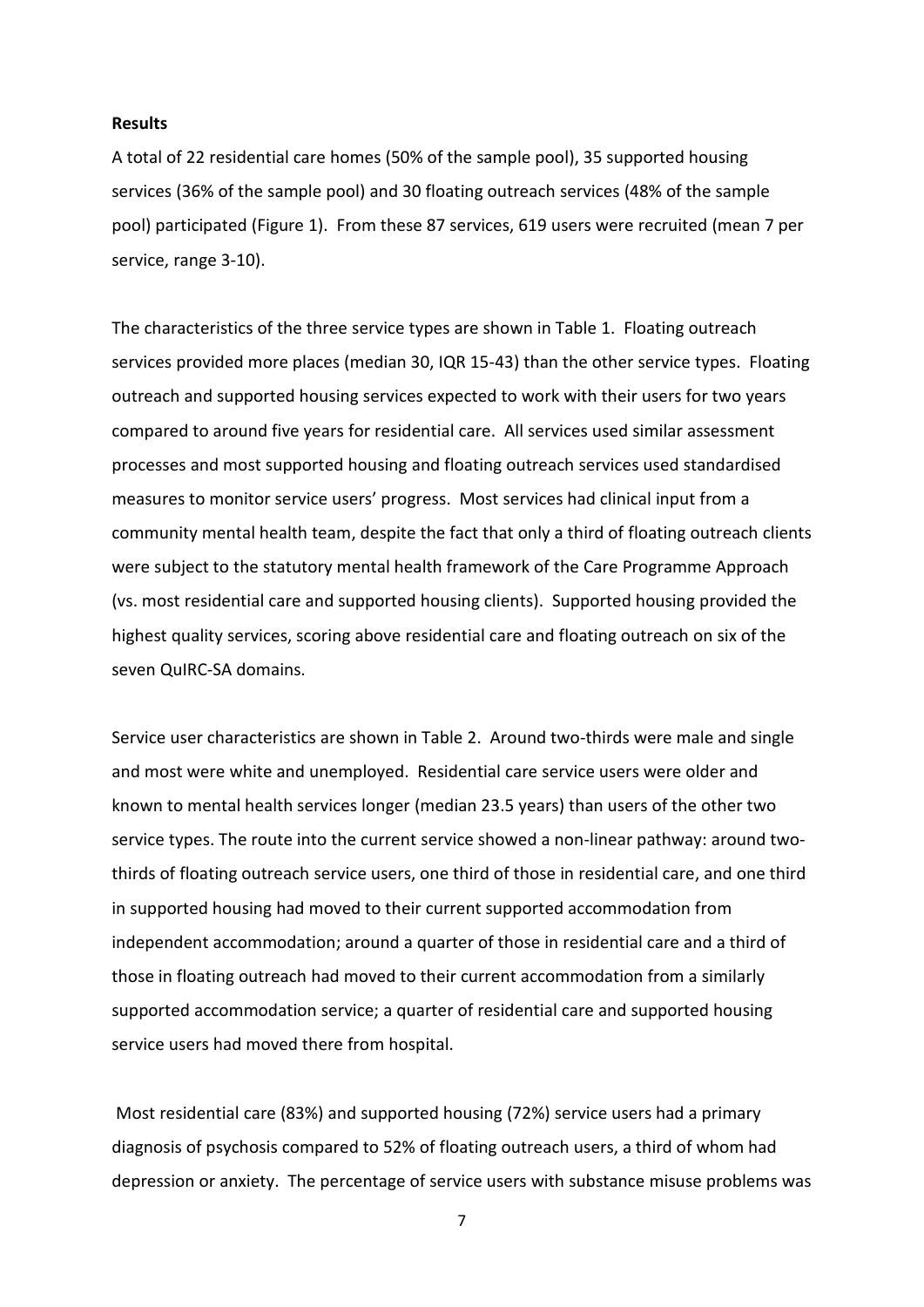relatively small (16% alcohol, 12% drugs), with the highest levels amongst supported housing service users. Users of residential care and supported housing had more previous admissions than users of floating outreach and more were subject to some form of community treatment order. Overall, 39% of service users had committed an act of violence ever, but there were few serious incidents in the last two years. Almost one fifth had selfharmed within the last two years, with higher proportions amongst users of supported housing (26%) and floating outreach (21%) than residential care (4%). Risk of self-neglect was reported for at least half of all service users with the highest percentage amongst those in residential care (72%). Vulnerability to serious exploitation was reported for over one third of supported housing and floating outreach users and 41% of those in residential care. Overall, 67%-78% of service users across the three types of supported accommodation were considered a risk to self or others. More users of supported housing (25%) and floating outreach (22%) reported being a victim of crime in the last 12 months than those in residential care (8%). Around half of these incidents involved physical assault.

There were few differences in severity of challenging behaviours (SPRS) [15] and social functioning (LSP) [18] between service users in the three types of supported accommodation, but those in residential care had more needs (CANSAS) [16] than those receiving supported housing or floating outreach. However, there were few unmet needs across all three service types. Those receiving supported housing and floating outreach had higher ratings of social inclusion (SIX) [23] than those in residential care.

In our unadjusted multilevel models, those in supported housing and floating outreach had lower quality of life (MANSA) [19] than those in residential care but higher autonomy (RCS) [20]. There were no statistically significant associations between service type and satisfaction with the care received (CAT-SA) [21].

In our adjusted multilevel models, the QuIRC-SA domains Therapeutic Environment and Recovery Based Practice were highly correlated. We decided to keep Recovery Based Practice in the models as this domain had been found to predict successful discharge from inpatient mental health rehabilitation units in a previous study [28]. Since data could not be collected for Living Environment domain scores for floating outreach services, this domain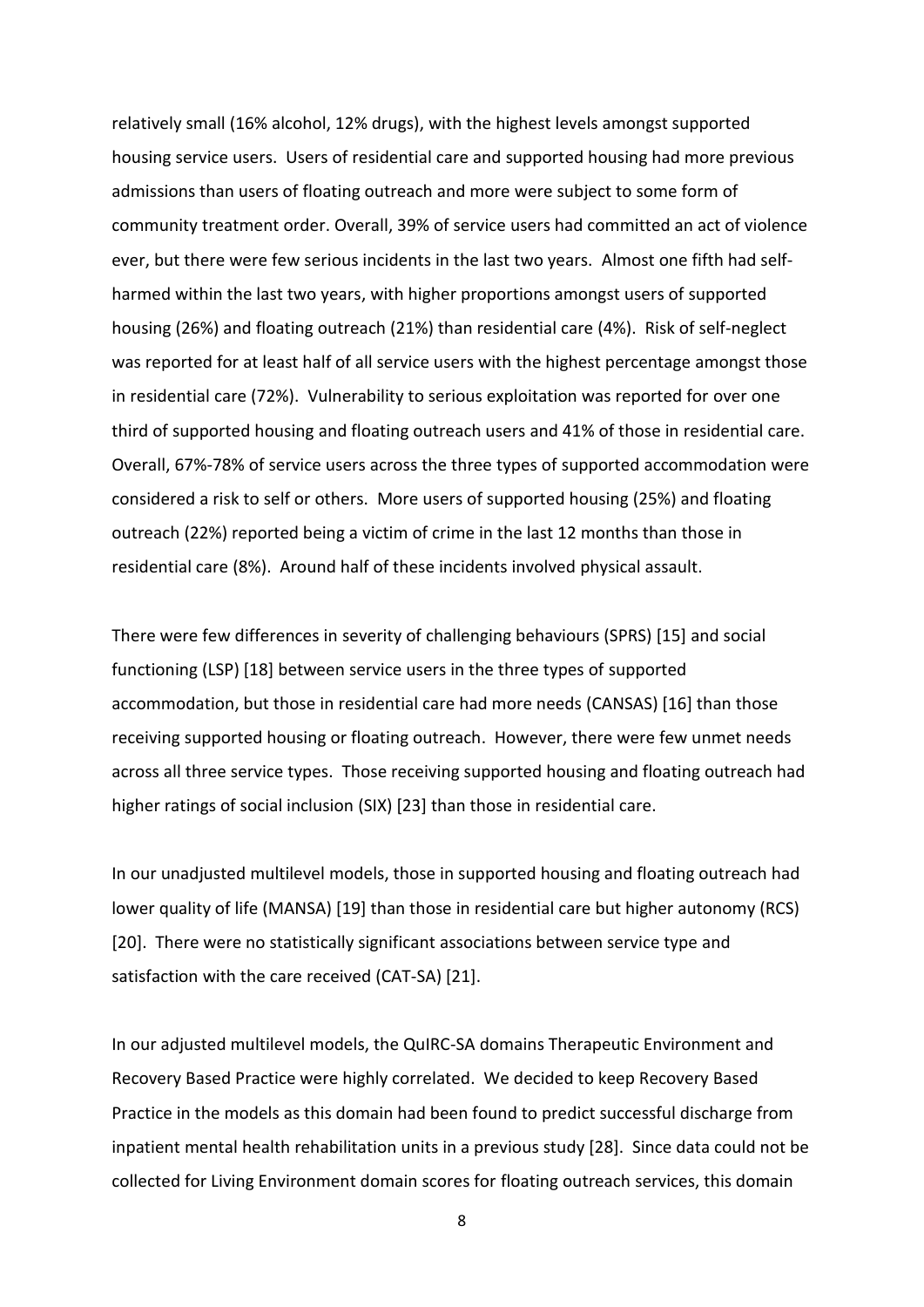was also dropped. After adjusting for service and service user characteristics, the association between service type and lower quality of life remained statistically significant for floating outreach vs. residential care but not for supported housing vs. residential care. The association between service type and autonomy remained statistically significant for supported housing vs. residential care but not for floating outreach vs. residential care (Table 3).

In terms of service use, those in residential care were most likely to receive input from staff through group sessions and to be in receipt of personal care (Appendix Table 2). Users of supported housing had the highest input from community team staff and the highest rate of psychiatric admission. Floating outreach service users generally had lower levels of service use than the other two groups.

Of those who used specific services, the intensity of use did not differ markedly between services (Table 4). However, those in residential care had more nurse contacts, face-to-face sessions and personal care contacts than supported housing and floating outreach service users. They also had longer psychiatric admissions, although this was influenced by some outliers.

The services used that had the highest costs were inpatient care and face-to-face contact with supported accommodation staff (Table 5). The costs of service use (excluding inpatient care) during the previous three months were highest for users of residential care, followed by those receiving floating outreach. Inpatient costs were lowest in the latter and similar in the other two services. This was also reflected in the total costs pertaining to a one-year period. The mean annual budget was £466,687 for residential care (range £276,000 to £777,920), £365,452 for supported housing (range £174,877 to £818,000) and £172,114 for floating outreach (range £17,126 to £491,692). The mean costs per resident per week were £640 for residential care (range £325 to £1260), £317 for supported housing (range £16 to £980), and £107 for floating outreach (range £23 to £160).

After adjusting for demographic and clinical characteristics, the multilevel models showed that the residential care group had annual costs that were on average £2562 per person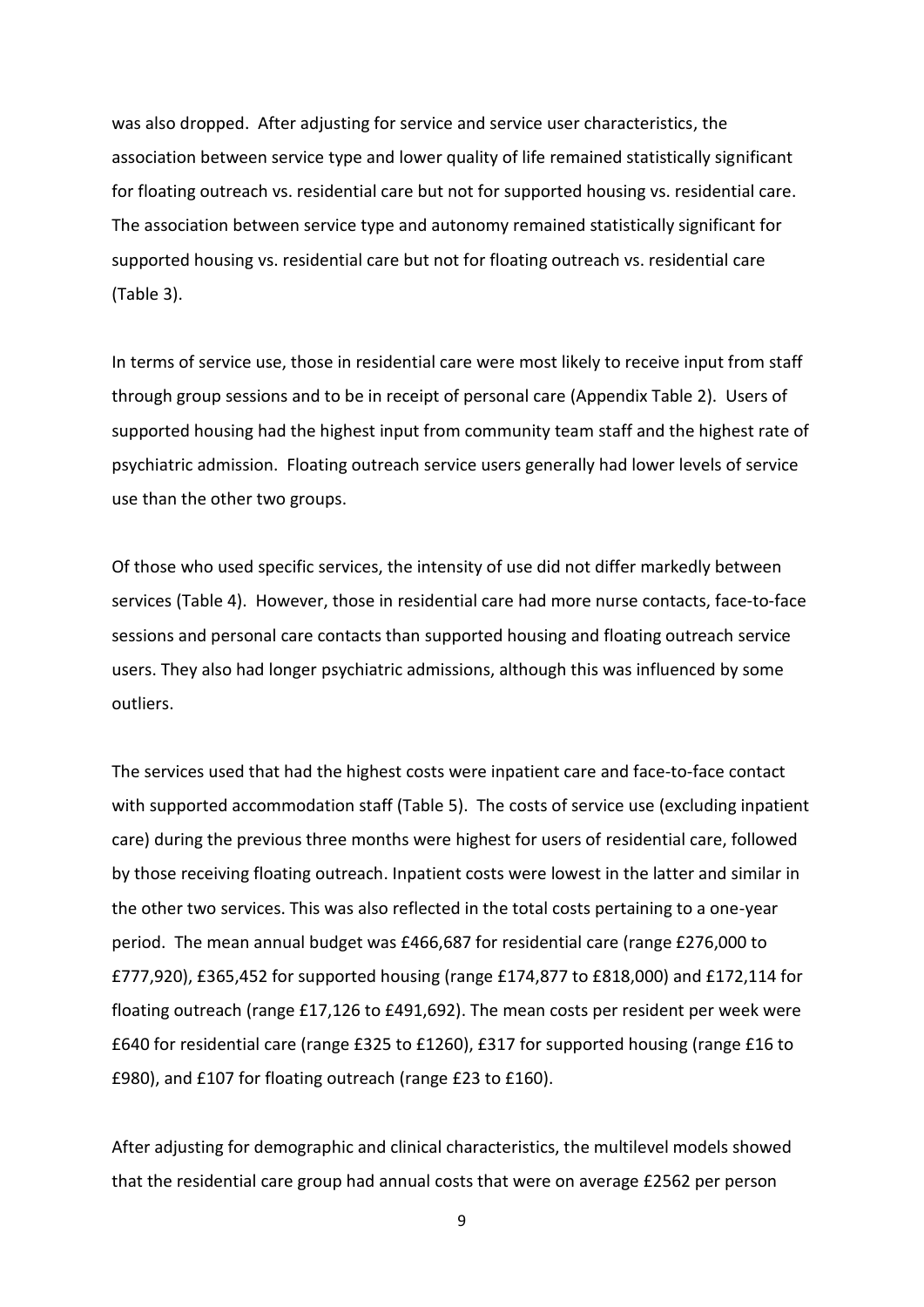more than for supported housing (95% CI -£3631 to £8755) and £5917 more than for floating outreach (95% CI -£62 to £11,897). The average costs for supported housing were £2311 more than for floating outreach (95% CI, -£1516 to £6138).

#### **Discussion**

Of the three main types of supported accommodation provided in England, residential care is the most expensive and provides support to people with the highest needs; floating outreach is cheapest and provides support to people with less severe problems. Quality of life is highest for people in settings with greater support, possibly because the greater autonomy and social inclusion associated with more independent settings carries greater risks to personal safety.

Supported housing services were rated highest for quality. Supported housing and floating outreach services expected service users would move to less supported accommodation or manage with less support within two years but we found the system is more complex than a simple, step-down continuum.

In keeping with Priebe et al's [8] survey, we found that most service users were male, single, and unemployed and most had had previous mental health admissions. However, although most users of residential care and supported housing services had a primary diagnosis of psychosis, those in floating outreach services had less severe mental health problems (Priebe et al [8] reported that most service users had psychosis). Those in residential care had the highest number of needs but across all three types of supported accommodation most service user needs were being met. We also found lower rates of substance misuse (less than 20%) than in Priebe et al's survey [8], possibly because we used standardised assessment tools.

High levels of risk were noted for service users across the three types of service, with selfneglect and vulnerability to exploitation being most prevalent and over a quarter of those in supported housing and floating outreach had been a victim of crime in the last 12 months.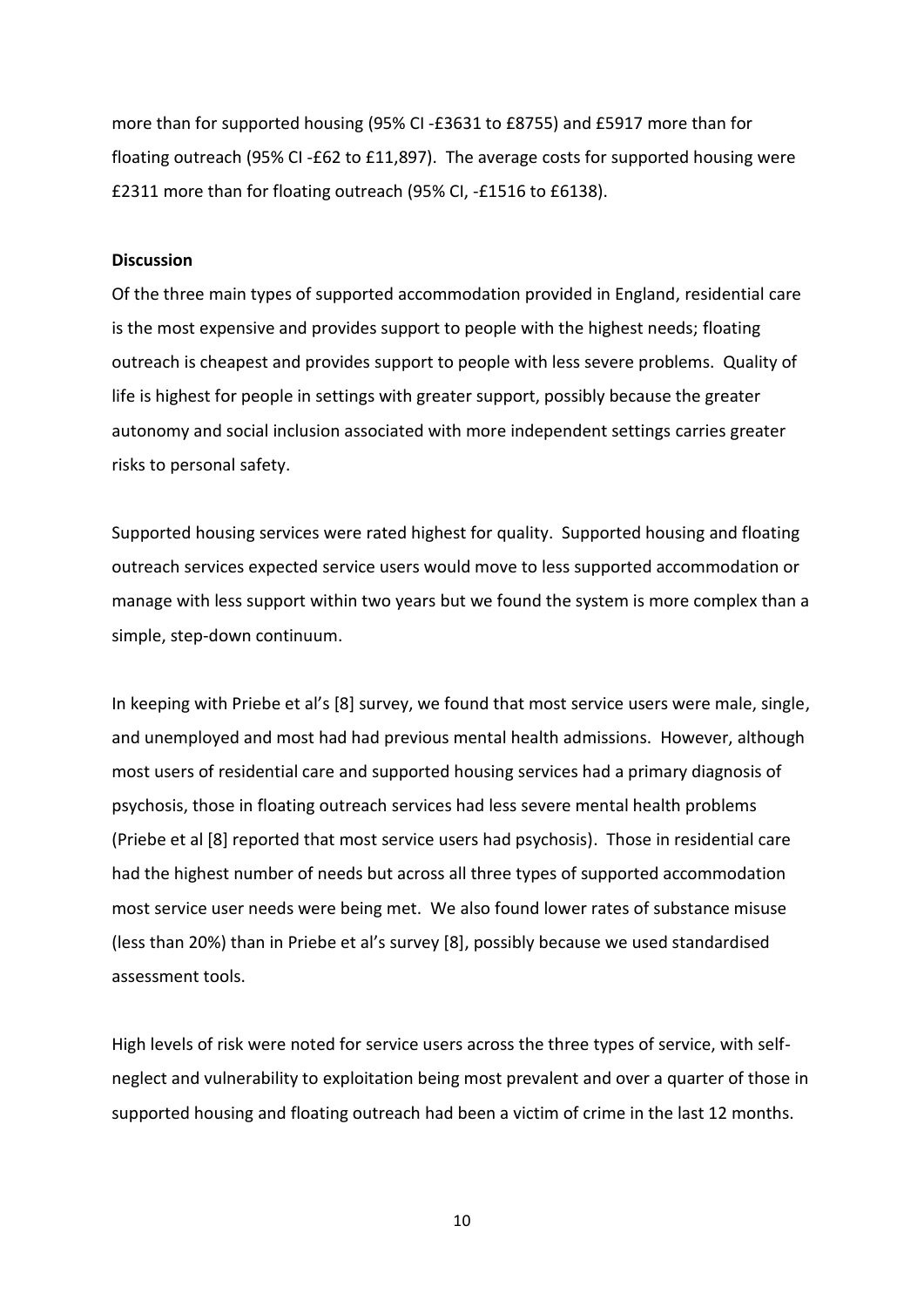One study in the USA reported that people in floating outreach services had greater 'community integration' than people in less independent supported accommodation services [29]. We also found social inclusion was higher amongst users of floating outreach and supported housing services than users of residential care.

Given that quality of life was greatest amongst residential care and supported housing users and autonomy was greatest for those in supported housing, supported housing might represent a good balance between promotion of autonomy and provision of support that ensures a good quality of life. Furthermore, after adjusting for differences in service and service user characteristics, supported housing had similar costs to residential care. Although costs of floating outreach were lower, so was quality of life. A randomised controlled trial in Canada of 'Housing First', a floating outreach model targeted at mentally ill homeless people, reported benefits for housing stability but no advantage over usual care at two year follow up with regard to quality of life and satisfaction with services [30]. Our results appear to concur and suggest that supported housing might offer better value for money than floating outreach as it appears to be associated with better outcomes. This finding is important at a time of economic downturn when investment in cheaper models, such as floating outreach, might be appealing. Cost-effectiveness assessments from longitudinal studies and trials are needed to draw firmer conclusions.

The strengths of our study included our sampling strategy that minimised bias and facilitated generalisability through recruitment of Local Authority areas that were nationally representative in terms of factors relevant to our aims, and sampling services from within these areas and service users randomly. However, we cannot know how similar our sample was to those who declined or lacked capacity to participate. Neither can we extrapolate our findings to contexts outside the UK, although it seems reasonable to consider them relevant to countries that already provide specialist mental health supported accommodation services and to those in the process of developing them. We used standardised measures to assess the quality of care provided, service user morbidity and outcomes. We adjusted our sampling strategy to ensure adequate recruitment for a later phase of the QuEST programme, resulting in a sample size that was more than adequate for the multilevel regression models undertaken, which also took account of clustering within services.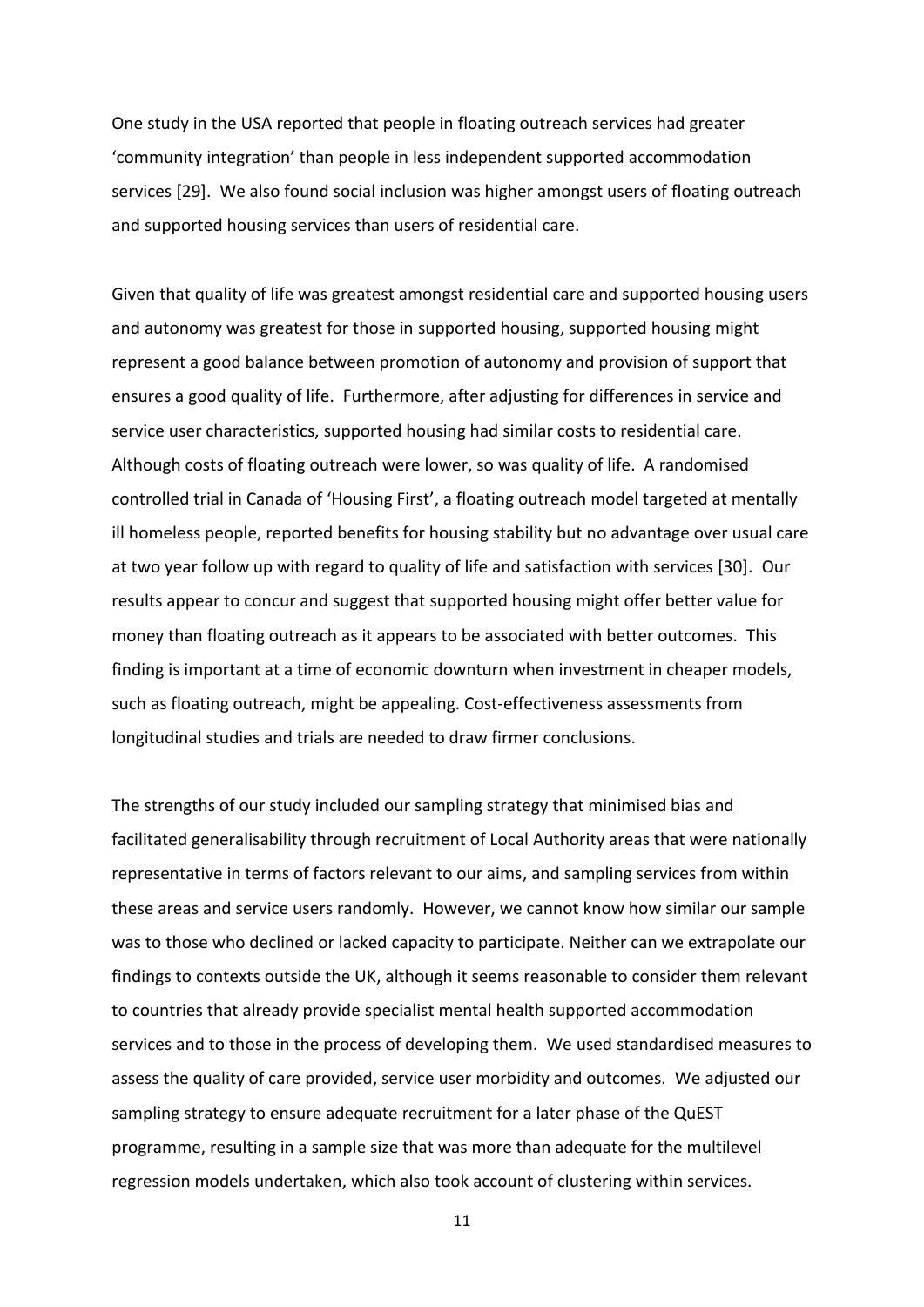Nevertheless, our data were cross-sectional and therefore we cannot infer causality from our results.

# **Conclusion**

Our results suggest supported housing might be a cost-effective option but this needs to be balanced against the need to ensure safety and the stress of being expected to move to more independent, permanent accommodation in the future. Further cohort studies and trials are needed to inform investment in the most cost-effective models.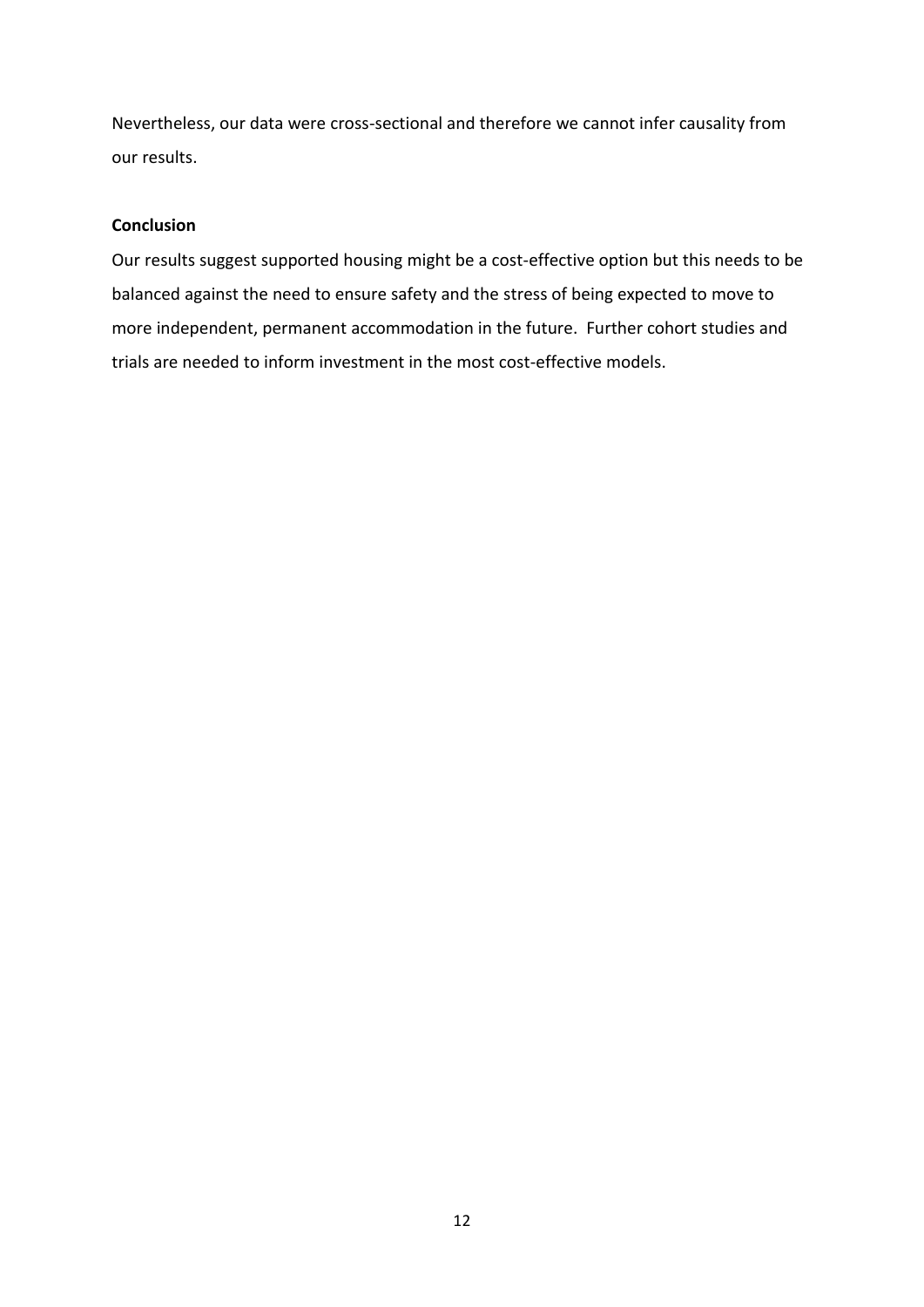#### **Research in context**

#### **Evidence before this study**

Despite their considerable cost, there is a dearth of evidence for the effectiveness of mental health supported accommodation services. A Cochrane Review in 2006, updated in 2010, identified no RCTs of adequate quality in this area. As part of the QuEST programme, we searched MEDLINE, EMBASE, PsycINFO, CINAHL Plus, International Bibliography of the Social Sciences (IBSS), Applied Social Sciences Index and Abstracts (ASSIA), Sociological Abstracts, Web of Science, The Cochrane Library, OpenGrey, and EthOS for quantitative studies evaluating the effectiveness of mental health supported accommodation on mental health and psychosocial outcomes. Search terms were combined with MeSH terms, subject headings or thesaurus terms (depending on database) as follows: "metal health" (e.g. Mental disorders/, Mental health/, psychologic\* or psychiatric or mental and illness\* or disorder\* or problem\* or disabilit\*, schizophrenia, psychosis, bipolar, depression, anxiety), "supported accommodation" (e.g. Residential facilities/, Assisted living facilities/, Group homes/, Halfway houses/, Nursing homes/, Residential treatment/, residential or supported or sheltered or assisted and care or rehab\* or service or hous\* or home or accomm\*or living, floating or outreach or visiting and support or outreach), and "outcomes" (Hospitalization/, Death/, service and use or utili\$ation or satisfaction or quality, treatment and satisfaction or quality, eviction, imprisonment, relapse, recall, move on, mental state, social function\*, recovery, empower\*, quality of life, esteem, wellbeing, effectiveness, efficacy, outcome\*). Limits on participant age (18-65 years) and publication date (>1990) were applied. The review considered all relevant papers published in Latin text. It included experimental, quasi-experimental, cohort, case control, controlled and uncontrolled observational studies. Systematic reviews, clinical guidance, and general commentaries/discussion papers were excluded. Studies reporting outcomes for service users with a primary diagnosis of dementia, learning disability, personality disorder, substance misuse, eating disorder or physical disability were excluded. Studies that included a sample with fewer than 50% of participants with a mental health problem were also excluded.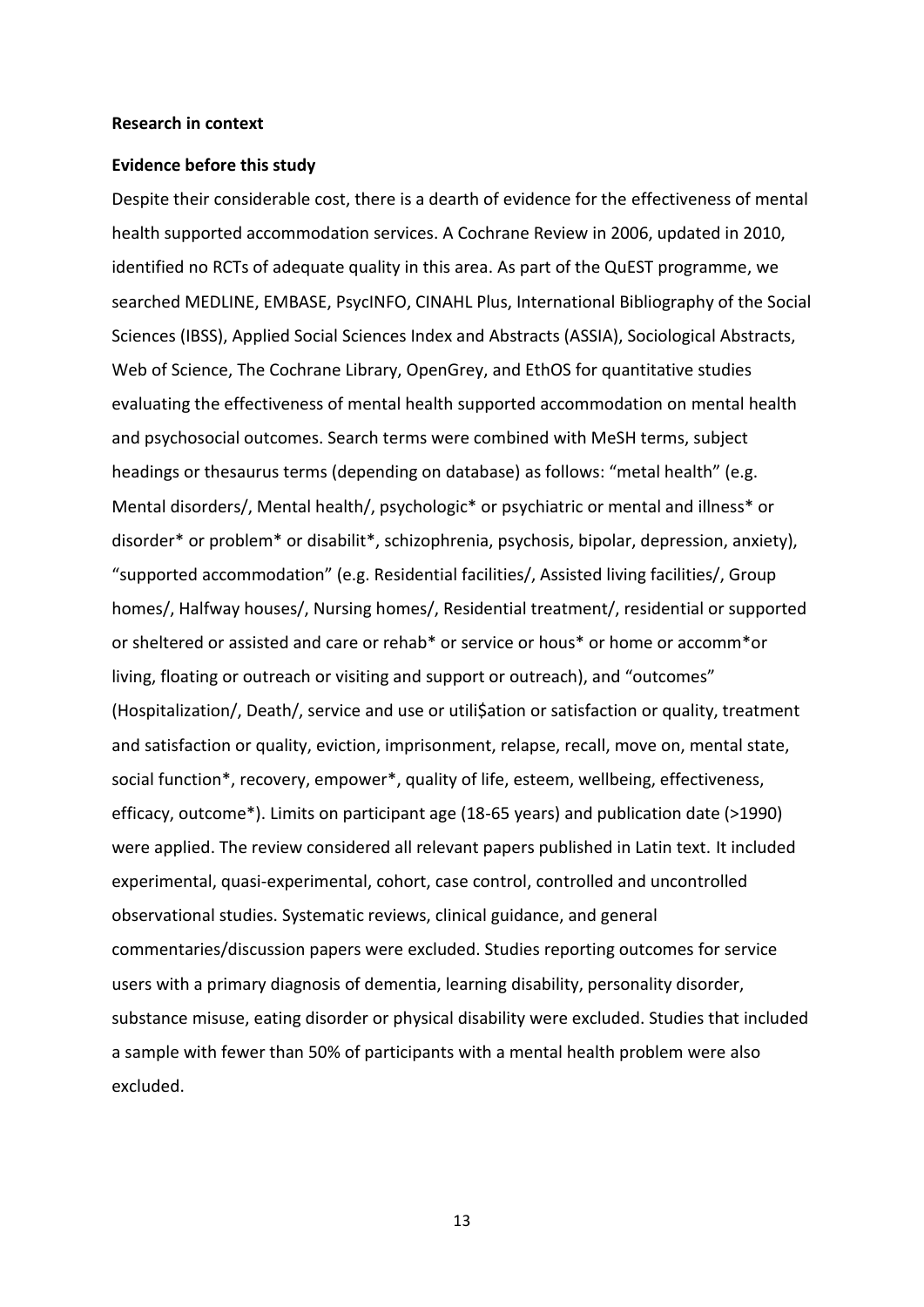Searches were carried out between January 1, 2015 and January 23, 2015. After review and exclusion procedures, data were extracted from 101 articles. Quality was assessed using the Quality Assessment Tool for Quantitative Studies. We intended to compare outcomes for different types of supported accommodation service but variation in terminology and service description made this unfeasible. The strongest evidence was for 'Housing First', a form of outreach support for homeless mentally ill populations where improvements in housing stability have been consistently demonstrated. However, the evidence in relation to symptoms, quality of life and social functioning for this model was less robust. The evidence for other forms of supported accommodation provided to non-homeless populations was of poorer quality but some studies suggested positive associations with reduced hospitalisation and improved social functioning. There was inconsistent evidence about the impact on symptoms and quality of life.

#### **Added value of this study**

We provide the first detailed description of specialist supported accommodation services in England. Service costs were positively associated with the amount of support provided. After adjusting for differences in service and service user characteristics, we found that quality of life was similar for users of residential care and supported housing services but supported housing was associated with greater autonomy. However, tenants of more independent accommodation (supported housing and floating outreach) were more likely to be victims of crime. Although our data are from England, these findings are relevant in any country with specialist mental health supported accommodation services.

## **Implications of available evidence**

The evidence for different forms of mental health supported accommodation is limited and inconsistent. Whilst there are obvious benefits in supporting individuals to achieve maximum independence through graduated supported accommodation pathways and outreach models, this has to be balanced against the risks associated with achieving greater autonomy and not be driven by the costs of care.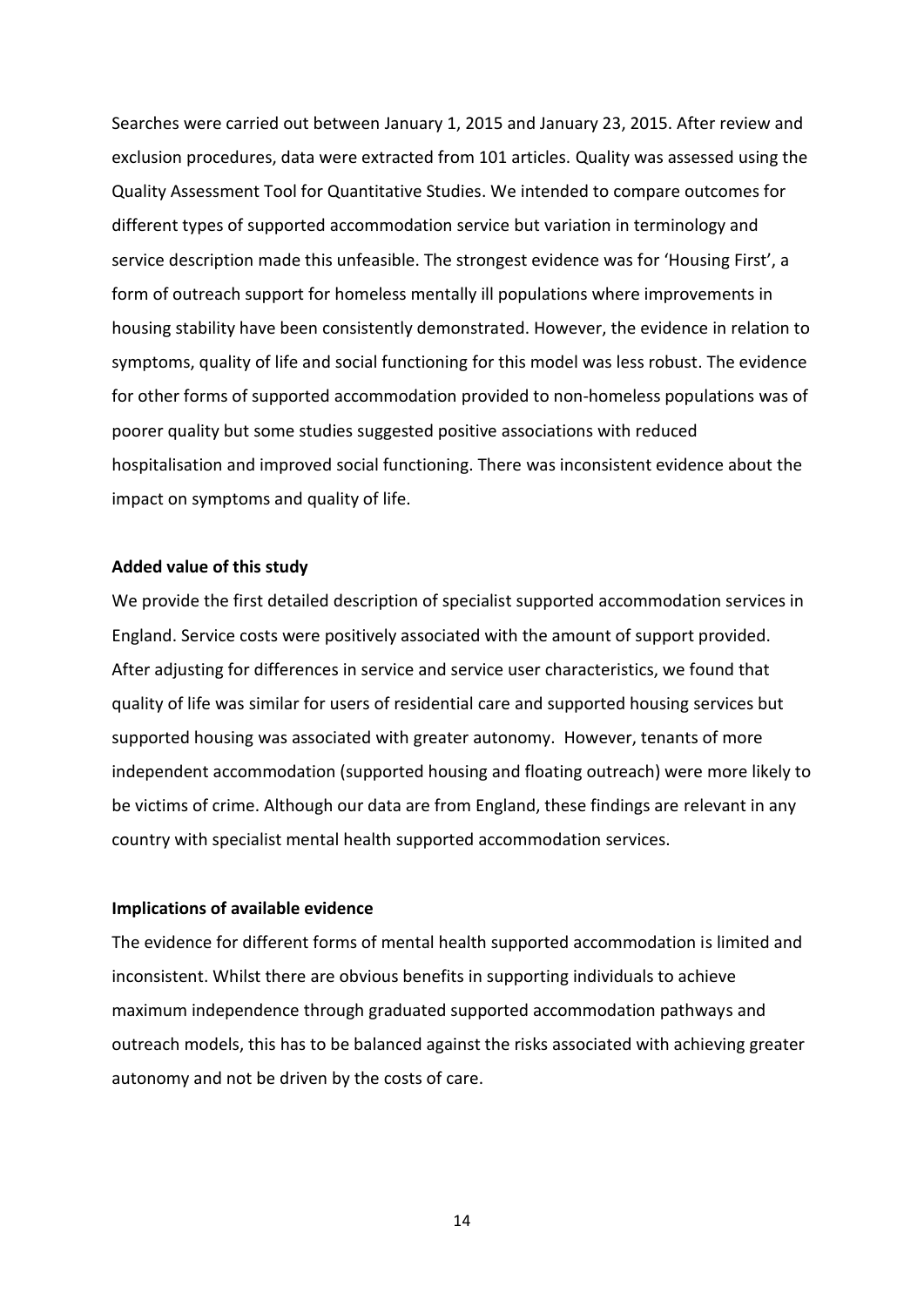# **Contributors**

HK, SP, MK, SE, PMcC, MA, SC, GL and GS conceived and designed the study. SD, IH, JK, PMcP and SS collected and collated the data which were analysed by SB with supervision from SE. PMcC carried out the health economic analysis. All authors were involved in the interpretation of the data. HK drafted the article which was reviewed and revised by all authors. All authors approved the final version of the manuscript and agreed their accountability in ensuring that any questions related to the accuracy or integrity of any part of the work were appropriately investigated and resolved.

# **Declaration of interests**

HK, SP, MK, SE, PMcC, MA, SC, GL and GS report a grant from National Institute of Health Research during the conduct of the study. SB, SD, IH, JK, PMcP and SS report having no conflicts to disclose.

# **Acknowledgements**

We thank our funders (National Institute of Health Research), the fund holders (Camden and Islington NHS Foundation Trust), members of our service user reference group (Katherine Barrett, James Bennett and Gavin McCabe) and the participants at each site for their support.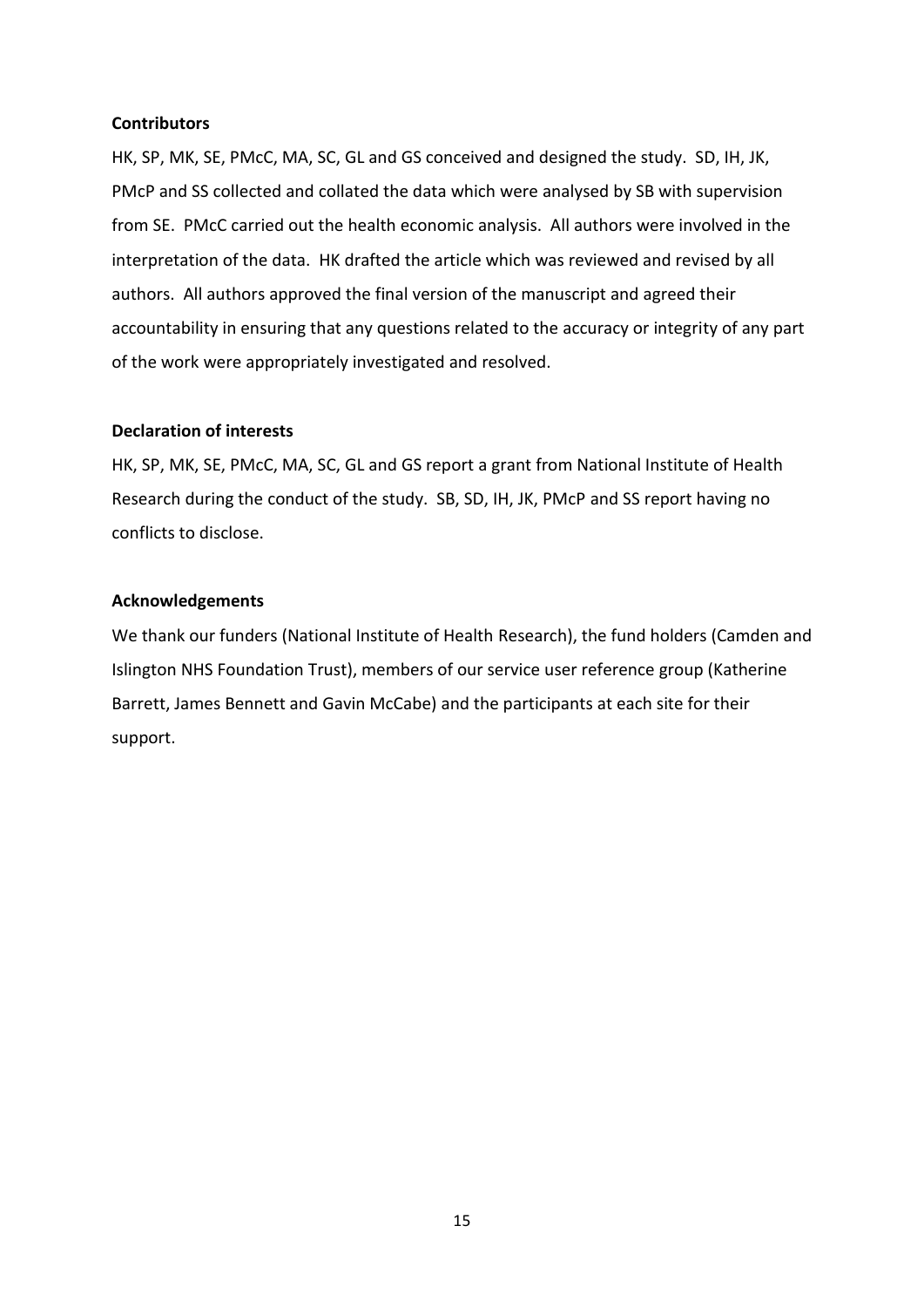#### **References**

1. Joint Commissioning Panel for Mental Health. *Practical Mental Health Commissioning (Vol* 

*2). Guidance for commissioners of rehabilitation services for people with complex mental health needs.* JCP-MH; London: 2012

2. Wykes T, Dunn G. Cognitive deficit and the prediction of rehabilitation success in a chronic psychiatric group. *Psychol Med.* 1992; 22: 389-398.

3.Wykes T, Katz R, Sturt E, Hemsley D. Abnormalities of response processing in a chronic psychiatric group. A possible predictor of failure in rehabilitation programmes? *Brit J Psychiat.* 1992; 160: 244-252.

4. Green MF. What are the functional consequences of neurocognitive deficits in schizophrenia? *Am J Psychiat.* 1996; 153: 321-330.

5. National Statistics. *Community Care Statistics 2006. Supported Residents (Adults), England.* The Information Centre, Part of the Government Statistical Service; London: 2006. ISBN: 1-84636-082-2

6. Department of Communities and Local Government. *Research into the effectiveness of floating support services for the Supporting People programme. Final Report*. Communities and Local Government; London, 2006.

7. Mental Health Strategies. *The 2009/10 National Survey of Investment in Mental Health Services.* Department of Health; London: 2010.

8. Priebe S, Saidi M, Want A, Mangalore R, Knapp M. Housing services for people with mental disorders in England: patient characteristics, care provision and costs. *Soc Psych Psych Epid.* 2009; 44: 805-814.

9. Chilvers R, Macdonald GM, Hayes A. Supportive housing for people with severe mental disorders. Cochrane Database of Systematic Reviews. 2006; 4:CD000453.

doi:10.1002/14651858.CD000453.pub2.

10. Fakhoury W, Murrey A, Shepherd G, Priebe, S. Research in SH. *Soc Psych Psych Epid.* 2002; 37: 301-15.

11. Priebe S, Saidi M, Kennedy J, Glover G. How to select representative geographical areas in mental health service research: A method to combine different selection criteria. *Soc Psych Psych Epid*, 2008; 43: 1004-1007.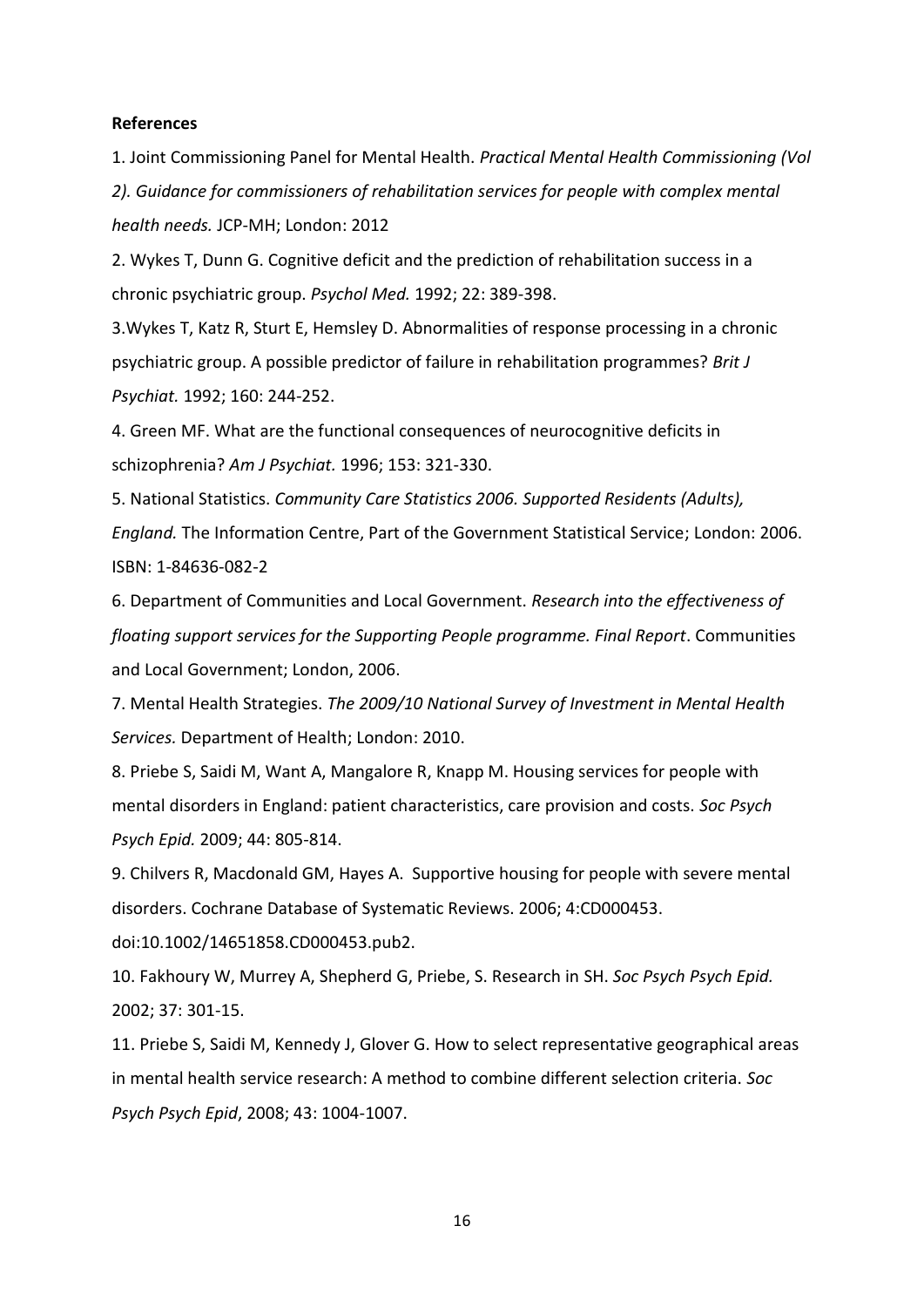12. Killaspy H. White S, Wright C, Taylor T, Turton P, Schutwohl M. et al. Development of the quality indicator for rehabilitative care: a measure of best practice for facilities for people with longer term mental health problems. *BMC Psychiatry.* 2011; 11: 35*.* 

13. Killaspy H, White S, Wright C, Taylor T, Turton P, Kallert T, et al. Quality of longer term mental health facilities in Europe: validation of the quality indicator for rehabilitative care against service users' views*. PLoS One. 2012; 7: e38070*

14. Killaspy H, White S, Dowling S, Krotofil J, McPherson P, Sandhu S et al. Adaptation of the Quality Indicator for Rehabilitative Care (QuIRC) for use in mental health supported accommodation services (QuIRC-SA). *BMC Psychiatry,* 2016; 16:101.

15. Leff J, Szmidla A. Evaluation of a special rehabilitation programme for patients who are difficult to place. *Soc Psych Psych Epid.* 2002; 37: 532-536.

16. Slade M, Thornicroft G, Loftus L, Phelan M. The Camberwell Assessment of Need (CAN). Royal College of Psychiatrists, Gaskell, London: 1999.

17. Drake RE, Mueser KT, McHugo GJ. Clinician rating scales: Alcohol Use Scale (AUS), Drug Use Scale, (DUS) and Substance Abuse Treatment Scale (SATS). In LI Sederer & B Dickey (eds). Outcomes assessment in clinical practice. Baltimore; Williams & Wilkins: 1996. 18. Parker G, Rosen A, Emdur N, Hazipavlov D. The Life Skills Profile: Psychometric

properties of a measure assessing function and disability in schizophrenia. *Acta Psychiat Scand.* 1991; 83: 145-152.

19. Priebe S, Huxley P, Knight S, Evans S. Application and results of the Manchester Short Assessment of Quality if Life (MANSA). *Int J Soc Psychiat.*1999; 45: 7-12.

20. Hatton C, Emerson E, Robertson J, Gregory N, Kessissoglou, S, Walsh PN. The Resident Choice Scale: a measure to assess opportunities for self-determination in residential settings. *J Intell Disabil Res.* 2004; 48: 103-113

21. Priebe S, Gruyters T. Patients' and caregivers' initial assessments of treatment predicting hospitalisation, *Schizophrenia Bull*. 1995; 21: 87-94.

22. Sandhu S, Killaspy H, Krotofil J, McPherson P, Harrison I, Dowling S et al. Development and psychometric properties of the Client's Assessment of Treatment Scale for Supported Accommodation (CAT-SA). *BMC Psychiatry,* 2016, 16: 43.

23. Priebe S, Watzke S, Hansson L, Burns T. Objective social outcomes index (SIX): a method to summarise objective indicators of social outcomes in mental health care. *Acta Psychiat Scand.* 2008; 118(1): 57-63.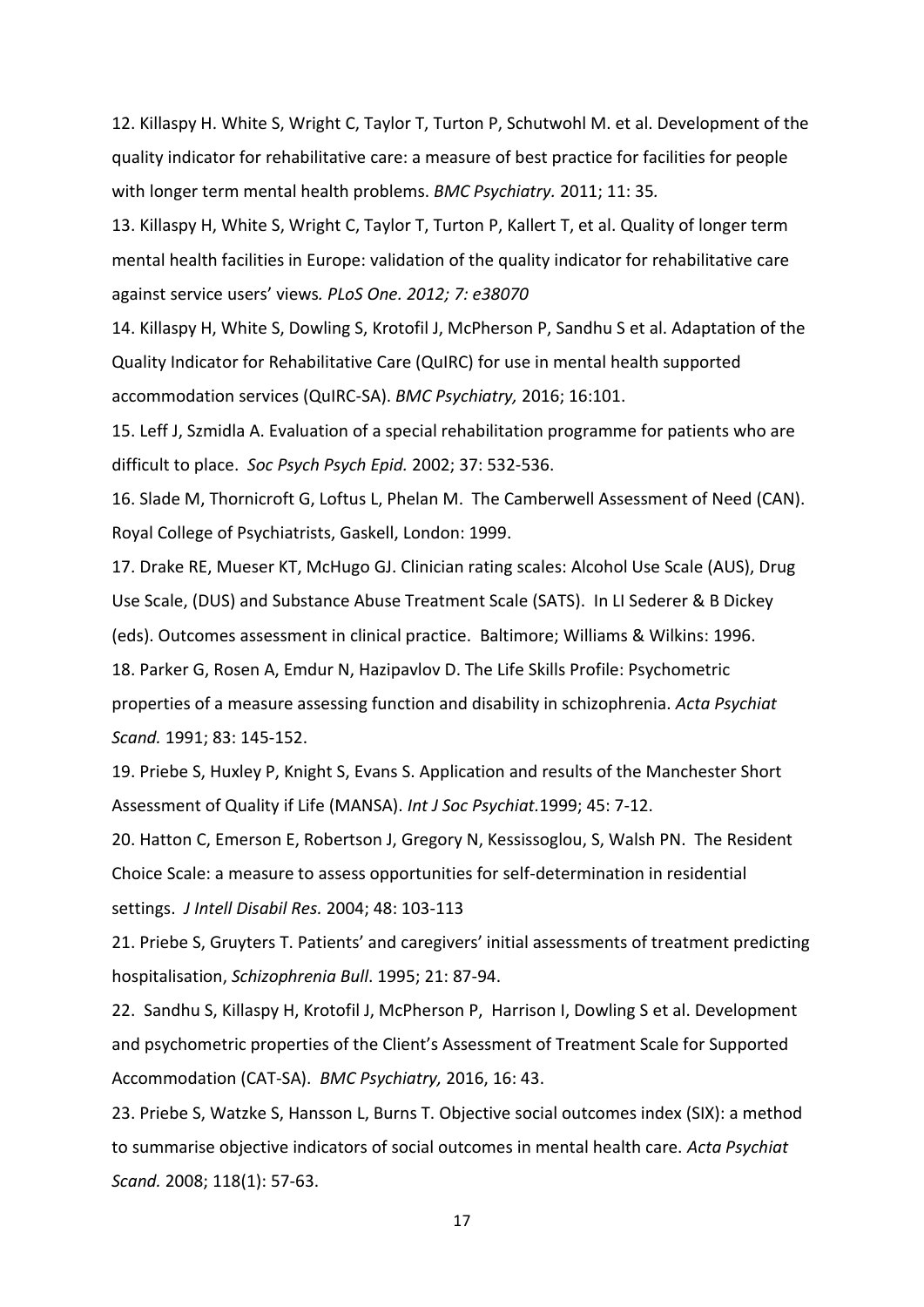24. Beecham J, Knapp M. Costing psychiatric interventions, in Measuring Mental Health Needs, 2nd ed. Edited by Thornicroft, G. Gaskell; London: 2001

25. StataCorp. Stata Statistical Software: Release 12. StataCorp LP; College Station, Texas: 2011.

26. Harrell FE. Regression modelling strategies: with applications to linear models, logistic regression, and survival analysis (Ch.4), Springer-Verlag; New York: 2001.

27. Curtis L. Unit Costs of Health and Social Care 2013. Personal Social Services Research Unit; Canterbury: 2013

28. Killaspy H, Marston L, Green N, Harrison I, Lean M, Holloway F et al. Clinical outcomes and costs for people with complex psychosis; a naturalistic prospective cohort study of mental health rehabilitation service users in England. *BMC Psychiatry.* 2016; 16:95 29. Siegel, C, Samuels J, Tang D, Berg I, Jones K, Hopper K. Tenant Outcomes in SH and Community Residences in New York City. *Psychiat Serv.* 2006; 57 (7): 982-991. 30. Aubry, T, Goering, P, Veldhuizen, S, Adair, CE, Bourque, J, Distasio, J et al. A multiple-city RCT of Housing First with Assertive Community Treatment for homeless Canadians with serious mental illness. *Psychiat Serv*. 2016; 67: 275-281.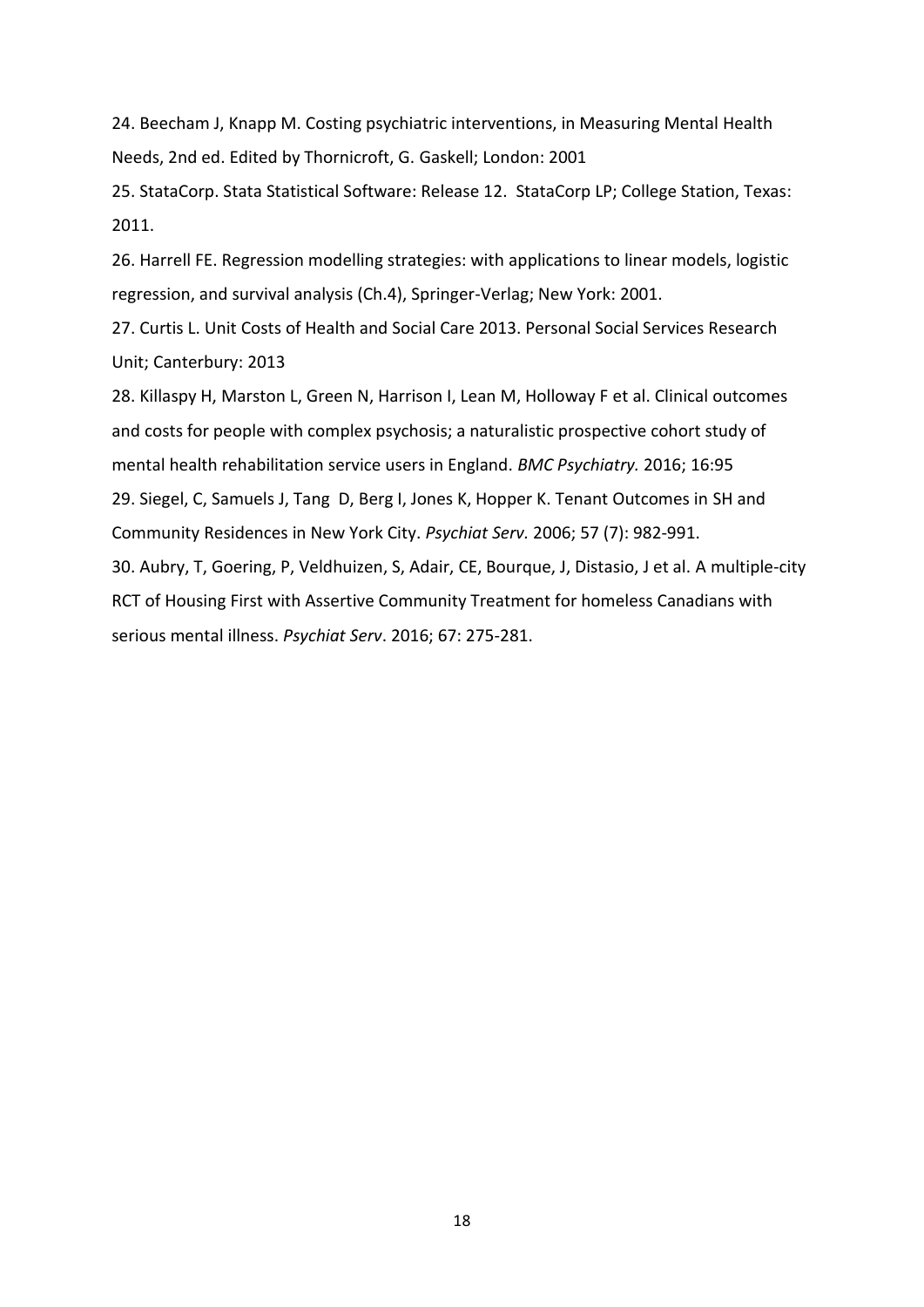# **Table 1. Characteristics of services by service type**

|                                                         | <b>Residential</b> | Supported           | <b>Floating</b>   | <b>Total</b>     |
|---------------------------------------------------------|--------------------|---------------------|-------------------|------------------|
|                                                         | care               | housing             | outreach          |                  |
|                                                         | n (%) unless       | n (%) unless        | n (%) unless      | n (%) unless     |
|                                                         | otherwise stated   | otherwise stated    | otherwise stated  | otherwise stated |
|                                                         | $N=22$             | $N = 35$            | $N=30$            | $N=87$           |
| Median (IQR) places/service                             | 18.5 (12.0-22.0)   | 12.0 (8.0-15.0)     | 30.0 (15.0, 43.0) | 15.0 (10.0-24.0) |
| Median (IQR) % places                                   | 90.5               | 100.0               | 100.0             | 100.0            |
| occupied/service                                        | $(67.0 - 100.0)$   | $(92.0 - 100.0)$    | $(97.0 - 100.0)$  | $(88.0 - 100.0)$ |
| Median (IQR) expected                                   | $5.0(2.3-15.0)$    | $2.0(2.0-4.0)$      | $2.0(1.5-2.5)$    | $2.0(2.0-4.0)$   |
| length of stay (yrs)                                    |                    |                     |                   |                  |
| Median (IQR) annual budget                              | 457 (343-480)      | 298 (216-320)       | 175 (48-284)      | 216 (87-320)     |
| (f1000s)                                                | $n=5$              | $n=5$               | $n=19$            | $n=29$           |
| Median (IQR) weekly cost                                | 581 (375-850)      | 261 (173-384)       | 66 (46-136)       | 345 (160-560)    |
| per place (£s)                                          | $n = 20$           | $n = 19$            | $n = 11$          | $n=50$           |
| Processes used to assess                                |                    |                     |                   |                  |
| new referrals                                           |                    |                     |                   |                  |
| Referral form                                           | 20 (91%)           | 35 (100%)           | 27 (90%)          | 82 (94%)         |
| Summaries/reports                                       | 16 (73%)           | 29 (83%)            | 26 (87%)          | 71 (82%)         |
| Risk assessment                                         | 16 (73%)           | 29 (83%)            | 26 (87%)          | 71 (82%)         |
| CPA care plans                                          | 22 (100%)          | 31 (89%)            | 26 (87%)          | 79 (91%)         |
| Face to face interview                                  | 22 (100%)          | 35 (100%)           | 30 (100%)         | 87 (100%)        |
| <b>Trial period</b>                                     | 21 (95%)           | 18 (51%)            | 3(10%)            | 42 (48%)         |
| Use standardised tools to                               | 13 (59%)           | 32 (91%)            | 29 (97%)          | 74 (85%)         |
| monitor service user                                    |                    |                     |                   |                  |
| progress                                                |                    |                     |                   |                  |
| Service has input from                                  | 21 (95%)           | 35 (100%)           | 25 (83%)          | 81 (93%)         |
| community mental health                                 |                    |                     |                   |                  |
| team (CMHT)                                             |                    |                     |                   |                  |
| Service has input from                                  | 14 (64%)           | 25 (71%)            | 18 (60%)          | 57 (66%)         |
| community mental health                                 |                    |                     |                   |                  |
| rehabilitation team                                     |                    |                     |                   |                  |
| Median (IQR)                                            | 24.0 (15.0-30.0)   | 12.0 (5.0-20.0)     | 10.0 (2.0-60.0)   | 15.0 (6.0-30.0)  |
| <b>CMHT/rehabilitation team</b><br>visits last 3 months |                    |                     |                   |                  |
| Median (IQR) % service                                  | 100.0 (87.5-100.0) | 100.0 (50.0, 100.0) | 37.0 (21.1, 75.0) | 87.5 (40.0,      |
| users subject to CPA                                    |                    |                     |                   | 100.0            |
| Mean (SD) % QuIRC domain                                |                    |                     |                   |                  |
| scores                                                  |                    |                     |                   |                  |
| <b>Living Environment</b>                               | 78.3 (10.0)        | 83.0 (7.2)          | n/a               | 81.2(8.7)        |
| <b>Therapeutic Environment</b>                          | 58.1(7.8)          | 65.4(5.4)           | 59.2 (5.6)        | 61.4(6.9)        |
| Treatments & Interventions                              | 54.1(6.8)          | 58.9(7.1)           | 48.8 (6.9)        | 54.2(8.1)        |
|                                                         |                    |                     |                   |                  |
| Self-Management &<br>Autonomy                           | 64.6(8.7)          | 71.7(5.6)           | 66.2(4.7)         | 68.0 (6.9)       |
| Social Interface                                        | 54.1(8.9)          | 68.2 (10.4)         | 51.7(8.4)         | 58.9 (12.1)      |
| <b>Human Rights</b>                                     | 79.5 (7.8)         | 85.9(5.3)           | 89.6 (4.5)        | 85.5(6.9)        |
|                                                         |                    |                     |                   |                  |
| <b>Recovery-Based Practice</b>                          | 63.4 (11.8)        | 75.5 (7.2)          | 66.2 (6.7)        | 69.2 (9.9)       |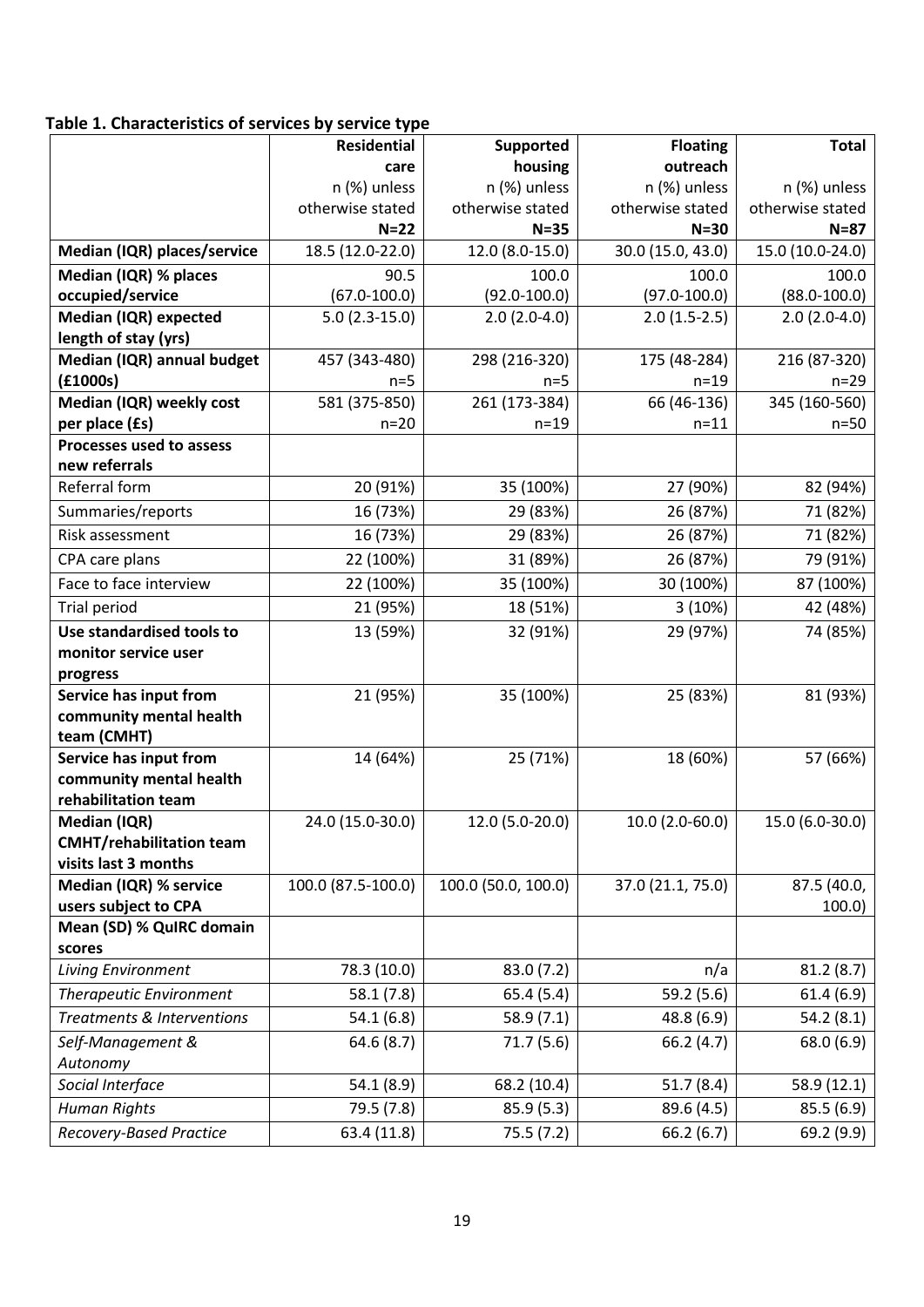# **Table 2. Service user characteristics**

|                                                           | Residential              | Supported                | <b>Floating</b>          |                          |
|-----------------------------------------------------------|--------------------------|--------------------------|--------------------------|--------------------------|
|                                                           | care                     | housing                  | outreach                 | <b>Total</b>             |
| Mean (SD) age in years                                    | $N = 159$<br>55.0 (12.5) | $N = 251$<br>40.6 (12.3) | $N = 209$<br>45.7 (12.2) | $N = 619$<br>46.0 (13.5) |
| <b>Male</b>                                               | 109 (69%)                | 167 (67%)                | 134 (64%)                | 410 (66%)                |
| <b>Ethnicity - white</b>                                  | 135 (85%)                | 185 (74%)                | 179 (86%)                | 499 (81%)                |
| Never married/cohabited                                   | 97 (61%)                 | 195 (78%)                | 114 (55%)                | 406 (66%)                |
| <b>Current employment</b>                                 |                          |                          |                          |                          |
| paid employment                                           | 2(1%)                    | 7 (3%)                   | 7(3%)                    | 16 (3%)                  |
| training/education/voluntary work                         | 0                        | 5(2%)                    | 18 (9%)                  | 23 (4%)                  |
| unemployed                                                | 115 (72%)                | 233 (93%)                | 161 (77%)                | 509 (82%)                |
| retired                                                   | 42 (26%)                 | 6(2%)                    | 23 (11%)                 | 71 (11%)                 |
| Immediate previous accommodation                          |                          |                          |                          |                          |
| independent accommodation                                 | 49 (31%)                 | 81 (32%)                 | 132 (63%)                | 262 (42%)                |
| supported housing                                         | 22 (14%)                 | 84 (33%)                 | 62 (30%)                 | 168 (27%)                |
| residential care home                                     | 39 (25%)                 | 14 (6%)                  | 8(4%)                    | 61 (10%)                 |
|                                                           |                          |                          |                          |                          |
| hospital<br>no fixed abode                                | 45 (28%)                 | 63 (25%)                 | 3(1%)                    | 111 (18%)                |
|                                                           | 4(3%)                    | 9(4%)                    | 4(2%)                    | 17 (3%)                  |
| <b>Primary diagnosis</b>                                  |                          |                          |                          |                          |
| schizophrenia                                             | 102 (65%)                | 140 (56%)                | 82 (39%)                 | 324 (53%)                |
| schizoaffective disorder                                  | 11 (7%)                  | 31 (12%)                 | 15 (7%)                  | 57 (9%)                  |
| bipolar affective disorder                                | 17 (11%)                 | 10 (4%)                  | 12 (6%)                  | 39 (6%)                  |
| depression/anxiety                                        | 16 (10%)                 | 39 (16%)                 | 75 (36%)                 | 130 (21%)                |
| other                                                     | 12 (8%)                  | 31 (13%)                 | 24 (11%)                 | 66 (11%)                 |
| <b>Problematic alcohol use</b>                            | 19 (12%)                 | 44 (18%)                 | 33 (16%)                 | 96 (16%)                 |
| Problematic substance use                                 | 9(6%)                    | 48 (19%)                 | 19 (9%)                  | 76 (12%)                 |
| Median (IQR) years contact with mental<br>health services | 23.5<br>$(15.0 - 33.0)$  | 11.0<br>$(5.0 - 20.0)$   | 16.0<br>$(8.0 - 23.0)$   | 15.0<br>$(8.0 - 24.0)$   |
| Median (IQR) previous admissions                          | $2.0(1.0-5.0)$           | $2.0(1.0-5.0)$           | $1.5(0.0-4.0)$           | $2.0(1.0-4.0)$           |
| <b>Currently subject to Community Order</b>               | 24 (16%)                 | 22 (9%)                  | 6(3%)                    | 52 (8%)                  |
| Previously been admitted to secure unit?                  | 39 (25%)                 | 27 (11%)                 | 30 (14%)                 | 96 (16%)                 |
| Ever committed an act of violence?                        |                          |                          |                          |                          |
| Yes, >2 years ago                                         | 54 (34%)                 | 72 (29%)                 | 55 (26%)                 | 181 (29%)                |
| Yes, within last 2 years                                  | 11 (7%)                  | 39 (16%)                 | 11 (5%)                  | 61 (10%)                 |
| Seriousness of violence in last 2 years                   |                          |                          |                          |                          |
| Victim did not need hospital treatment                    | 9/11 (82%)               | 28/39 (93%)              | 10/11 (91%)              | 55/61 (90%)              |
| Self-harmed in last 2 years?                              | 6(4%)                    | 65 (26%)                 | 41 (21%)                 | 112 (19%)                |
| Seriousness of self-harm in last 2 years                  |                          |                          |                          |                          |
| Required inpatient medical treatment                      | 3/6 (50%)                | 23/65 (35%)              | 14/41 (34%)              | 40/112 (36%)             |
| Serious self-neglect in last 2 years?                     | 113 (72%)                | 132 (53%)                | 103 (50%)                | 348 (57%)                |
| Seriously exploited in last 2 years?                      | 64 (41%)                 | 91 (37%)                 | 74 (36%)                 | 229 (37%)                |
| Any serious risk to self or others past 2                 | 123 (78%)                | 175 (70%)                | 138 (67%)                | 436 (71%)                |
| years                                                     |                          |                          |                          |                          |
| Victim of crime last 12 months?                           | 12 (8%)                  | 62 (25%)                 | 46 (22%)                 | 120 (19%)                |
| Victim of physical violence last 12 months?               | 7/12 (58%)               | 35/62 (56%)              | 25/46 (54%)              | 67/120 (56%)             |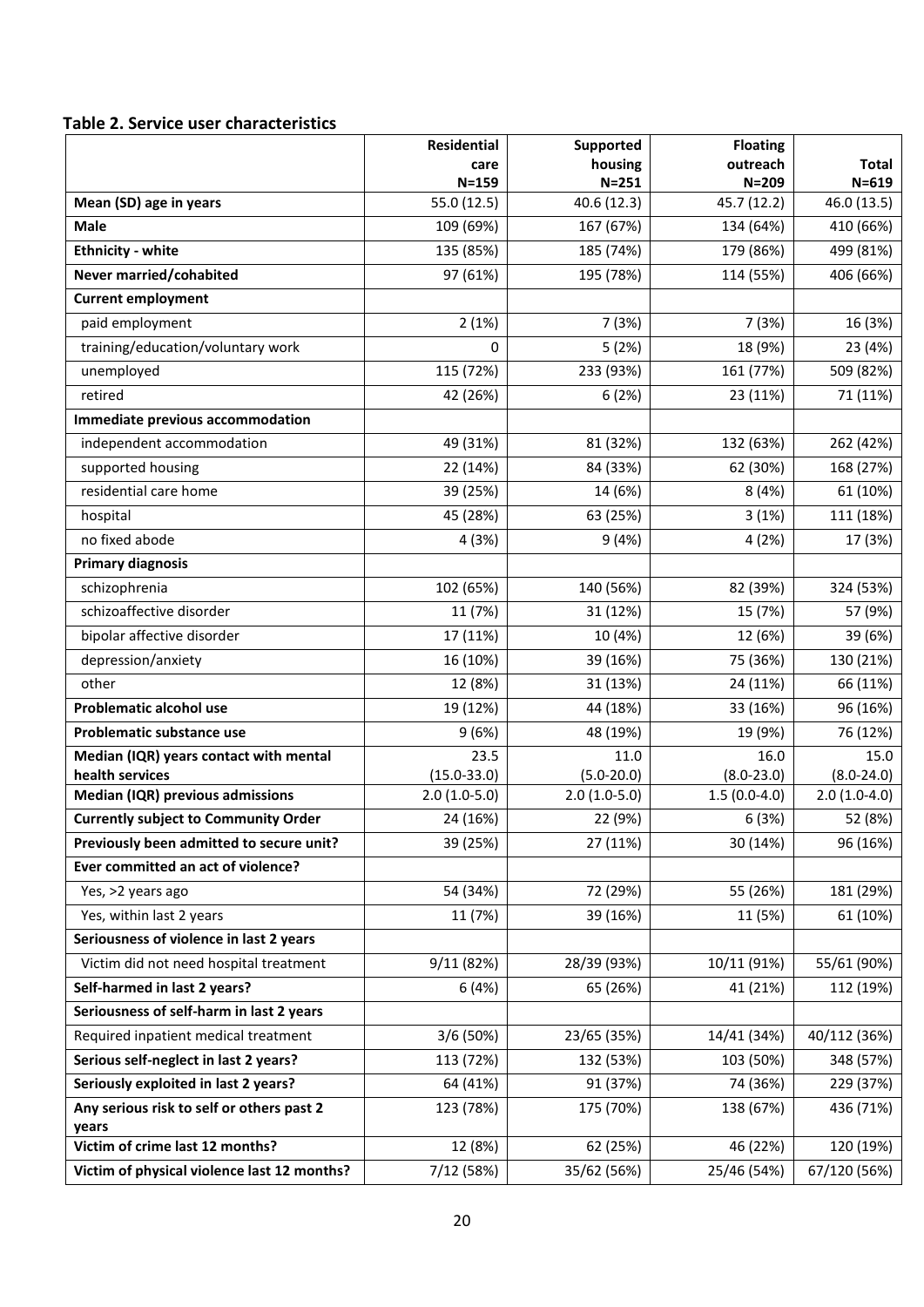# **Table 2. Service user characteristics (cont.)**

|                                                   | <b>Residential</b> | Supported         | <b>Floating</b>  |                   |
|---------------------------------------------------|--------------------|-------------------|------------------|-------------------|
|                                                   | Care               | <b>Housing</b>    | <b>Outreach</b>  | <b>Total</b>      |
|                                                   | $N = 159$          | $N = 251$         | $N = 209$        | $N = 619$         |
|                                                   |                    |                   |                  |                   |
| Median (IQR) challenging behaviours               | 0.0(0.0, 1.0)      | 0.0(0.0, 2.0)     | 0.0(0.0, 2.0)    | 0.0(0.0, 2.0)     |
| (Special Problems Rating Scale)                   |                    |                   |                  |                   |
| Median (IQR) total needs (Camberwell              | 12.0 (8.0-14.0)    | $5.0(3.0-8.0)$    | $9.0(6.0-11.0)$  | $8.0(4.0-12.0)$   |
| <b>Assessment of Needs Short Appraisal Scale)</b> |                    |                   |                  |                   |
| Median (IQR) unmet needs (Camberwell              | $0.0(0.0-2.0)$     | $1.0(0.0-2.0)$    | $1.0(0.0-3.0)$   | $1.0(0.0-2.0)$    |
| <b>Assessment of Needs Short Appraisal Scale)</b> |                    |                   |                  |                   |
| <b>Median (IQR) social function (Life Skills</b>  | 127.0              | 135.0             | 128.0            | 129.0             |
| Profile)                                          | $(113.0 - 135.0)$  | $(122.0 - 143.0)$ | $(117.0-138.0)$  | $(118.0 - 140.0)$ |
| Median (IQR) quality of life (Manchester          | 4.9(4.6, 5.4)      | 4.8(4.3, 5.2)     | $4.2$ (3.6, 4.9) | 4.7(4.1, 5.1)     |
| <b>Short Assessment of Quality of Life)</b>       |                    |                   |                  |                   |
| Median (IQR) social inclusion (SIX)               | $1.0(0.0-1.0)$     | $1.0(1.0-2.0)$    | $4.0(3.0-4.0)$   | $2.0(1.0-3.0)$    |
| Median (IQR) autonomy                             | $3.2(3.0-3.5)$     | $3.5(3.3-3.6)$    | $3.5(3.2-3.6)$   | $3.4(3.2-3.6)$    |
| (Resident Choice Scale)                           |                    |                   |                  |                   |
| Median (IQR) satisfaction with support            | $8.1(6.7-9.3)$     | $8.1(6.9-9.3)$    | $8.6(7.0-9.6)$   | $8.3(6.9-9.4)$    |
| (Client Assessment of Treatment -                 |                    |                   |                  |                   |
| <b>Supported Accommodation version)</b>           |                    |                   |                  |                   |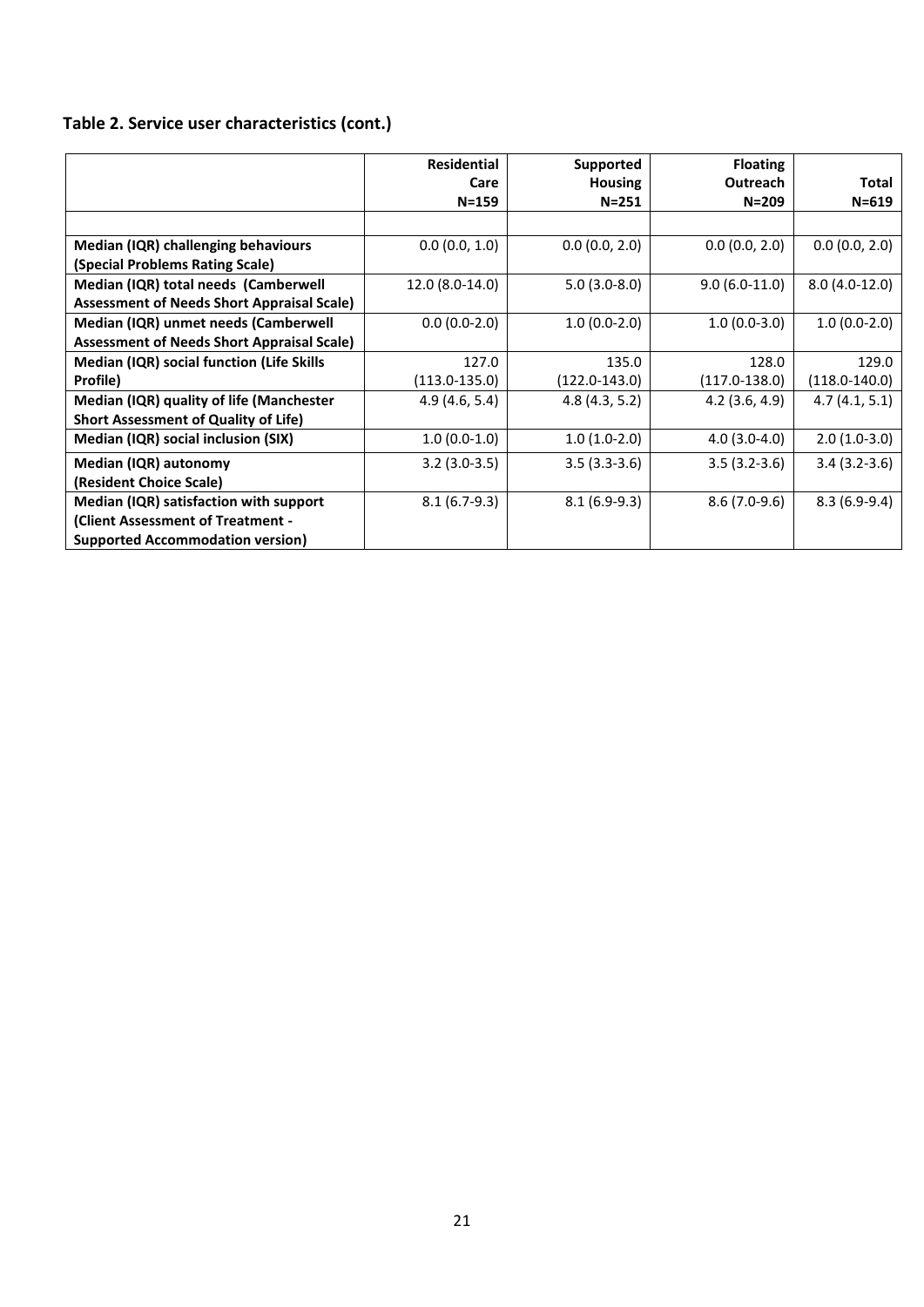# **Table 3. Quality of life, autonomy and satisfaction with care: effect of service type**

|                    | <b>Quality of Life (MANSA)</b><br>$N = 617$ |                    |         | <b>Autonomy (RCS)</b><br>$N = 618$ |                             |         | Satisfaction with Support (CAT-SA)<br>$N = 595$ |                   |         |  |
|--------------------|---------------------------------------------|--------------------|---------|------------------------------------|-----------------------------|---------|-------------------------------------------------|-------------------|---------|--|
| Type of<br>service | mean<br>diff.                               | 95% CI             | P-value | mean<br>diff.                      | 95% CI                      | P-value | mean<br>diff.                                   | 95% CI            | P-value |  |
| Unadjusted         |                                             |                    |         |                                    |                             |         |                                                 |                   |         |  |
|                    |                                             | (-0.493 to -0.055) | 0.014   | 0.260                              | $(0.159 \text{ to } 0.360)$ | < 0.001 | $-0.060$                                        | (-0.473 to 0.353) | 0.775   |  |
| SH vs. RC          | 0.274                                       |                    |         |                                    |                             |         |                                                 |                   |         |  |
|                    |                                             | (-0.933 to -0.511) | < 0.001 | 0.176                              | $(0.080 \text{ to } 0.273)$ | < 0.001 | 0.302                                           | (-0.096 to 0.700) | 0.137   |  |
| FO vs. RC          | 0.722                                       |                    |         |                                    |                             |         |                                                 |                   |         |  |
| Adjusted*          |                                             |                    |         |                                    |                             |         |                                                 |                   |         |  |
|                    |                                             | (-0.402 to 0.126)  | 0.306   | 0.145                              | $(0.010 \text{ to } 0.279)$ | 0.035   | $-0.194$                                        | (-0.753 to 0.365) | 0.496   |  |
| SH vs. RC          | 0.138                                       |                    |         |                                    |                             |         |                                                 |                   |         |  |
| FO vs.             |                                             | (-0.734 to -0.114) | 0.007   | 0.011                              | (-0.122 to                  | 0.873   | $-0.095$                                        | (-0.705 to 0.516) | 0.761   |  |
| RC                 | 0.424                                       |                    |         |                                    | 0.144                       |         |                                                 |                   |         |  |

[adjusted ICC for MANSA < 0.001, RCS = 0.111, CAT-SA <0.001]

MANSA = Manchester Short Assessment of Quality of Life

RCS = Resident Choice Scale

CAT-SA = Client Assessment of Treatment- Supported Accommodation

RC = residential care

FO = floating outreach

SH = supported housing

\*Model adjusted for i) service characteristics: sampling index; number of places per service; QuIRC-SA domain scores (treatment and interventions, self-management and autonomy, social interface, human rights and recovery based practice); ii) service user characteristics: age (years); gender; ethnicity (white vs non-white); diagnosis (psychosis vs non-psychosis); social function (LSP score); challenging behaviours (SPRS score); unmet needs (CANSAS); problematic drug use; problematic alcohol use; any risk to self/others last 2 years.

NB - each model includes fixed effects for Local Authority area and a random effect for service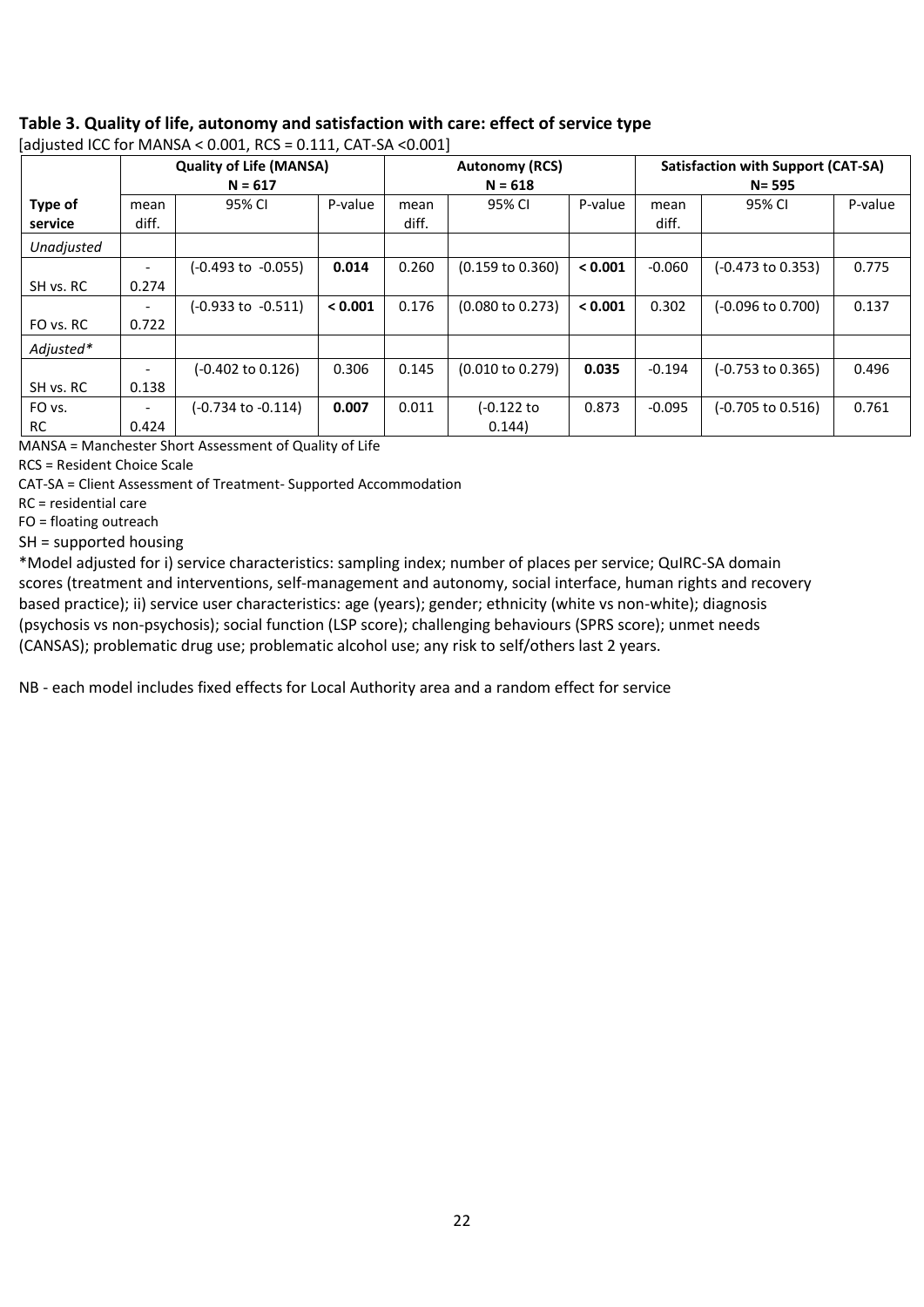|                                    |             | <b>RC</b> |             | <b>SH</b> |      | FO   |
|------------------------------------|-------------|-----------|-------------|-----------|------|------|
| <b>Service</b>                     | <b>Mean</b> | (SD)      | <b>Mean</b> | (SD)      | Mean | (SD) |
| Care co-ordinator                  | 3.3         | 2.7       | 4.8         | 3.9       | 4.5  | 4.3  |
| Psychiatrist                       | 1.3         | 0.7       | 1.5         | 1.4       | 1.5  | 1.4  |
| Other doctor                       | 2.6         | 2.3       | 3.0         | 3.3       | 3.2  | 2.5  |
| Nurse                              | 20.2        | 32.4      | 8.5         | 9.3       | 3.5  | 2.2  |
| Psychologist                       | 3.3         | 4.0       | 5.2         | 4.5       | 5.3  | 4.4  |
| Occupational therapist             | 4.0         |           | 4.0         | 3.1       | 3.2  | 3.6  |
| Social worker                      | 3.3         | 6.0       | 1.6         | 0.8       | 4.8  | 5.2  |
| Counsellor                         | 3.5         | 3.5       | 7.2         | 5.3       | 4.9  | 3.7  |
| Arts therapist                     | 6.8         | 2.3       | 8.5         | 8.5       | 12.0 | 0.0  |
| Face-to-face                       | 24.4        | 31.5      | 15.8        | 15.6      | 17.6 | 16.4 |
| Group sessions                     | 4.7         | 4.6       | 5.9         | 6.5       | 5.0  | 5.3  |
| Personal care                      | 57.0        | 33.1      | 24.9        | 30.4      |      |      |
| Inpatient days for physical health | 11.9        | 17.9      | 9.2         | 12.4      | 11.0 | 21.0 |
| Inpatient days for mental health   | 133.8       | 106.2     | 75.5        | 91.1      | 63.8 | 74.3 |

# **Table 4. Mean (SD) contacts with specific services (those using these services only)**